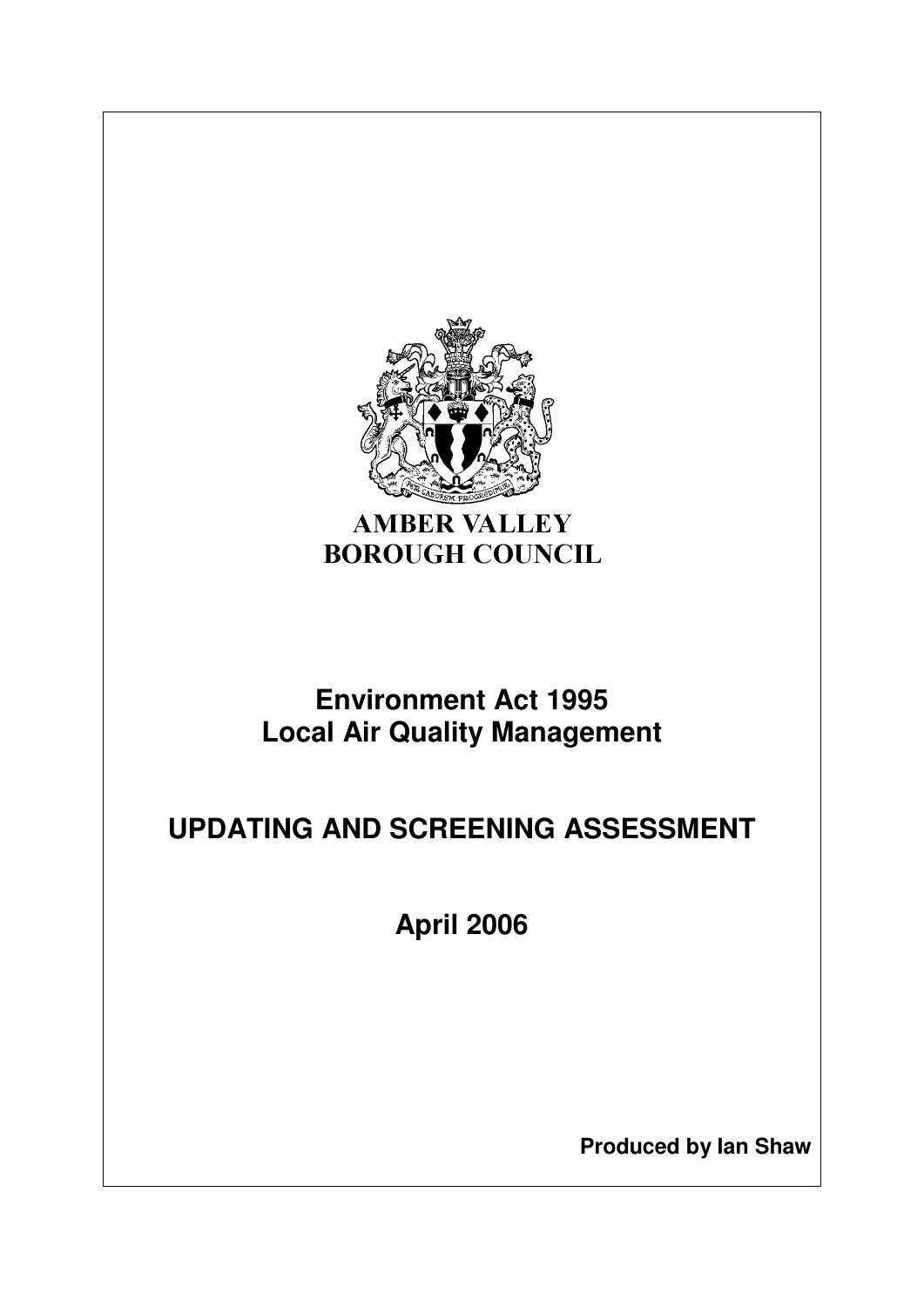# **Contents**

| İ.             | <b>Executive Summary</b>                                                                                                                                                                                                                                                     | 3                                      |
|----------------|------------------------------------------------------------------------------------------------------------------------------------------------------------------------------------------------------------------------------------------------------------------------------|----------------------------------------|
| ii.            | The Borough of Amber Valley                                                                                                                                                                                                                                                  | 4                                      |
| 1              | <b>Introduction</b>                                                                                                                                                                                                                                                          | 6                                      |
| $\mathbf 2$    | <b>Air Quality Standards and Objectives</b>                                                                                                                                                                                                                                  |                                        |
| 3              | <b>Consultation</b>                                                                                                                                                                                                                                                          | 11                                     |
| 4              | Aims of the 2006 Updating and Screening Assessment                                                                                                                                                                                                                           | 11                                     |
| 5              | <b>Conclusion of Progress Reports</b>                                                                                                                                                                                                                                        | 11                                     |
| 6              | 2006 Updating and Screening assessment                                                                                                                                                                                                                                       | 13                                     |
|                | <b>USA for Carbon Monoxide</b><br>6.1<br>6.2<br><b>USA for Benzene</b><br>6.3<br><b>USA for 1,3 Butadiene</b><br>6.4<br><b>USA for Lead</b><br>6.5<br><b>USA for Sulphur Dioxide</b><br>6.6<br><b>USA for <math>PM_{10}</math></b><br><b>USA for Nitrogen Dioxide</b><br>6.7 | 13<br>13<br>14<br>15<br>16<br>17<br>21 |
| $\overline{7}$ | <b>Local Air Quality Strategy</b>                                                                                                                                                                                                                                            | 22                                     |
| 8              | <b>Planning and Policies</b>                                                                                                                                                                                                                                                 | 22                                     |
| 9              | <b>Local Transport Plans</b>                                                                                                                                                                                                                                                 | 23                                     |
| 10             | <b>Conclusion of Progress Report</b>                                                                                                                                                                                                                                         | 23                                     |

 **Page**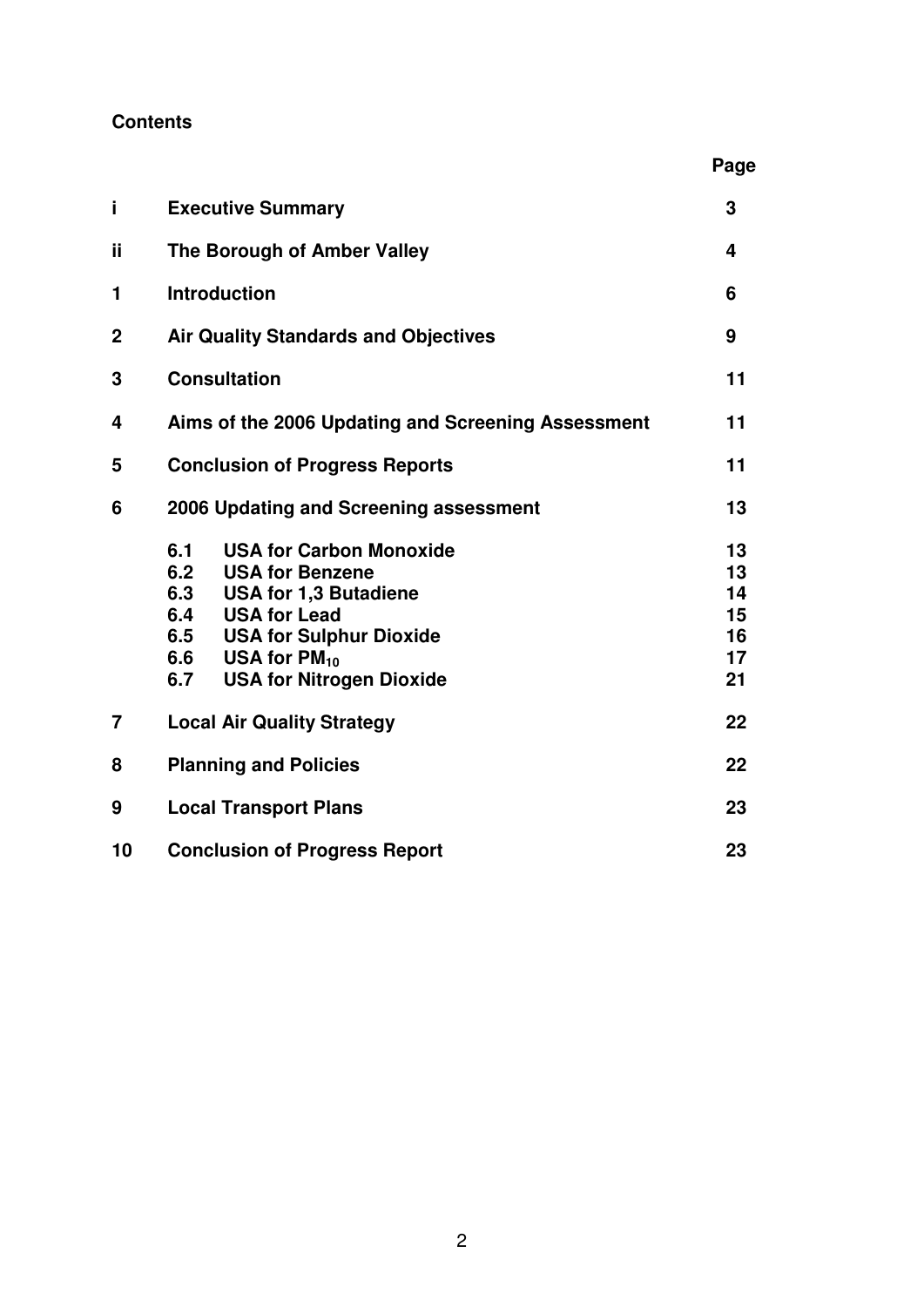### **Executive Summary**

This report is the second Updating and Screening Assessment which summarises the changes and developments that have taken place within the Borough since the last round of review and assessment of air quality for Amber Valley Borough Council which took place in 2003. It focuses on any significant changes to industrial, domestic and road transport sources within the past 12 months and evaluates the need for further investigation to determine whether the air quality standards and objectives are likely to be achieved or continue to be met if levels are currently below the standards.

Conclusions from the Progress Reports issued in 2004 and 2005 are listed in this document for reference and, together with the outcome of this report, consideration is given to the need for a detailed review for individual pollutants. The pollutants evaluated are:

- Carbon monoxide
- Benzene
- 1,3 Butadiene
- Lead
- Sulphur Dioxide
- Particulate matter  $(PM_{10})$
- Nitrogen dioxide

There has again been little change since the Updating and Screening Assessment done for this Council in 2003 and the Progress Reports of 2004/05. The pollutants have been considered on an individual basis and a conclusion has been reached about the need for a detailed assessment in each case.

For all the pollutants listed above, previous reviews showed that the objectives were likely to be achieved in all areas and for all road links within the Borough. This Updating and Screening Assessment also shows that there is little likelihood of any air quality objectives being exceeded and it is not proposed therefore to proceed to a detailed assessment for any of the identified pollutants.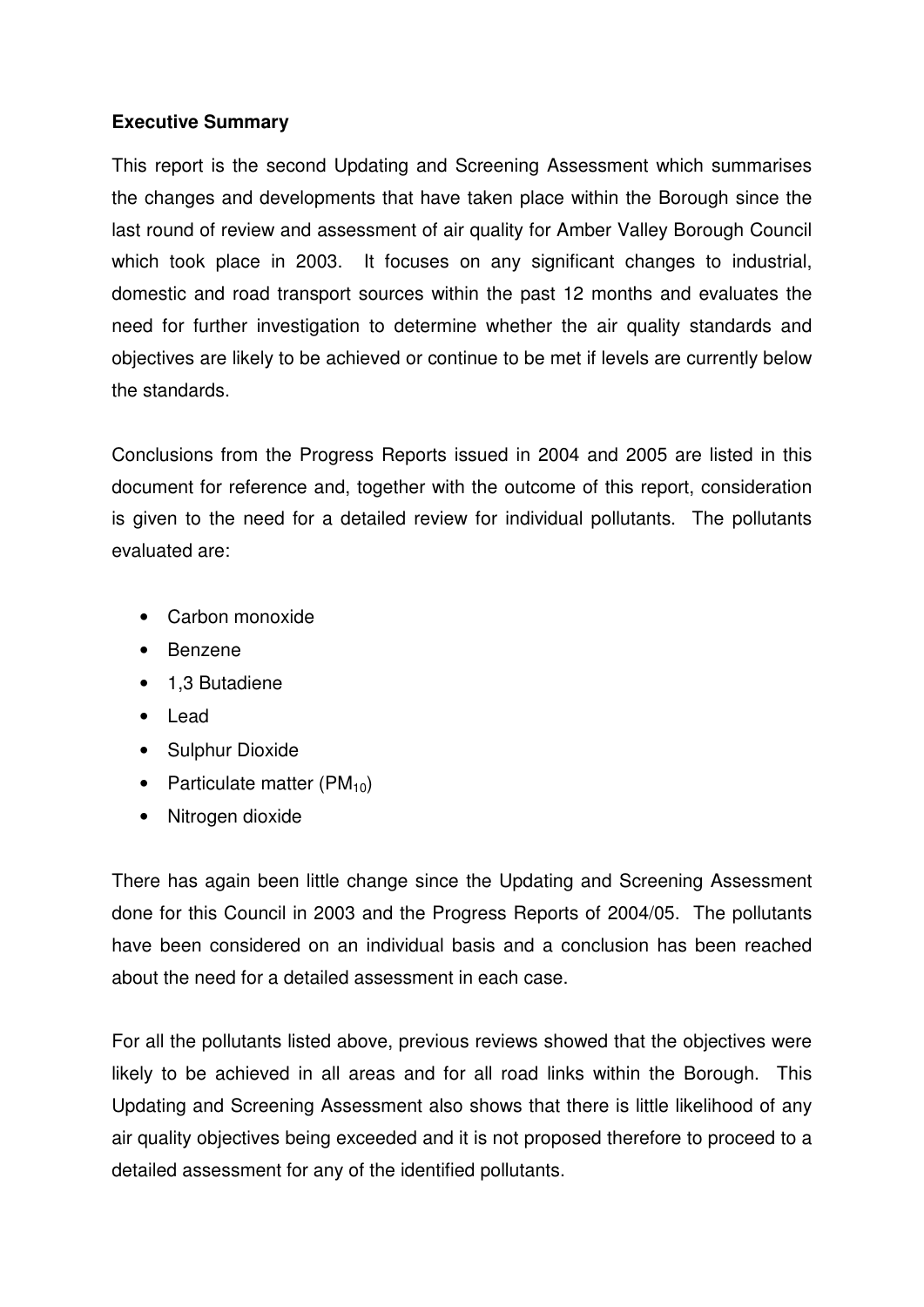#### **The Borough of Amber Valley**

The borough of Amber Valley forms one of the nine Local Authority districts in Derbyshire. Located on the eastern side of Derbyshire, between Derby to the south, and Chesterfield to the north, the area gets its name from the River Amber, which flows, through it.

The area is comprised of four main towns; Alfreton, Belper, Heanor and Ripley, and is divided into twenty-five wards. Amber Valley covers just over 260 square kilometres and, apart from the towns, is largely rural in character. The present population, taken during 2004, is 118,200. The population structure is a product of the Industrial Revolution, when the country moved from an economy based on agriculture, to a manufacturing one. The physical resources and topography of the area made this a particularly significant event in the area.

Coal, limestone and sandstone provided the key natural resources, while the four rivers supplied valuable power sources. Water power on the Derwent allowed the textile industry to grow and prosper. The demand for iron, steel and coal grew in proportion and ensured the rapid development of Alfreton, Heanor and Ripley. The result of this industrial development is that the eastern part of Amber Valley has a distinctly urban character, whilst the west is rural, with a dispersed settlement pattern. The exploitation of natural resources has not only brought direct wealth, but provides a legacy upon which a thriving tourism industry is based.

The borough has almost 500 companies located within its 20 industrial estates, with a further 400 located on singular sites or within the urban areas. The gradual shift away from the two traditional industries of coal mining and textiles now means that the area is now well represented in a wide range of industrial sectors including instrument engineering, timber and furniture manufacture, hotels and catering, and business services; textiles and clothing is still a significant industry in Amber Valley.

Although based in the East Midlands, Amber Valley provides access to all parts of the country, including ports, airports and rail stations, without the major congestion problems of larger conurbations. Travel within the borough and local area is also

4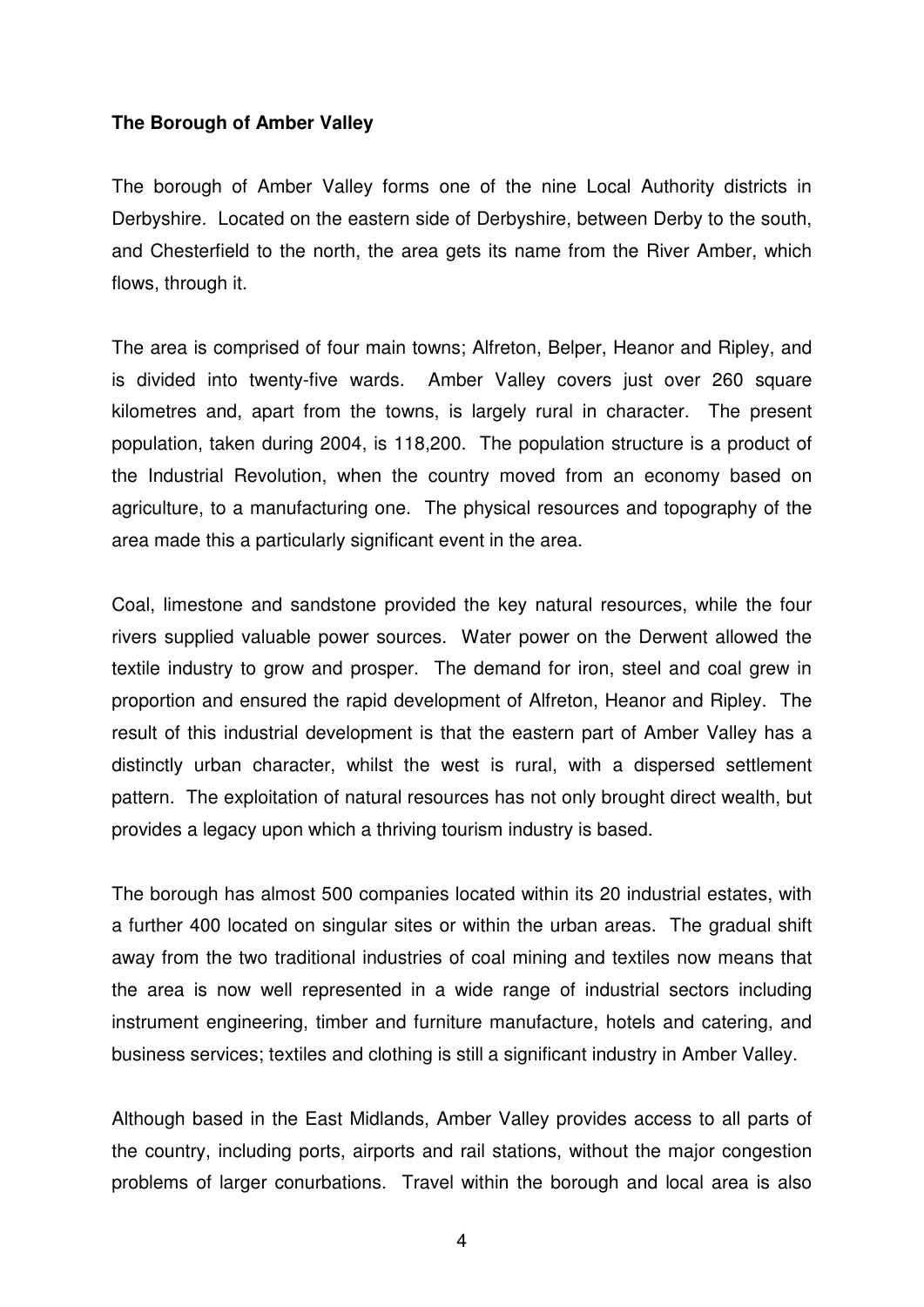well provided for. Major roads, including the A38 and A6, run through the borough in a north-south direction. The A38 provides a busy link between Derby and junction 28 of the M1. The A609 and A610 also provide links to Ilkeston and Nottingham to the east. In addition, the A52 between Derby and Ashbourne cuts through the southern-most tip of the borough. The only rail stations in the area are at Belper, which is on the busy east coast mainline, and at Alfreton, with through trains to London, Manchester and the north. The River Derwent bisects the area from north to south, running parallel with the A6, Cromford Canal and the local rail line to Matlock.

The area can offer residents and visitors a wide variety of leisure facilities. A thriving tourist industry has developed with attractions such as the American Adventure World, National Tramway Museum, Midland Railway Centre, Kedleston Hall, Wingfield Manor, and numerous parks and gardens.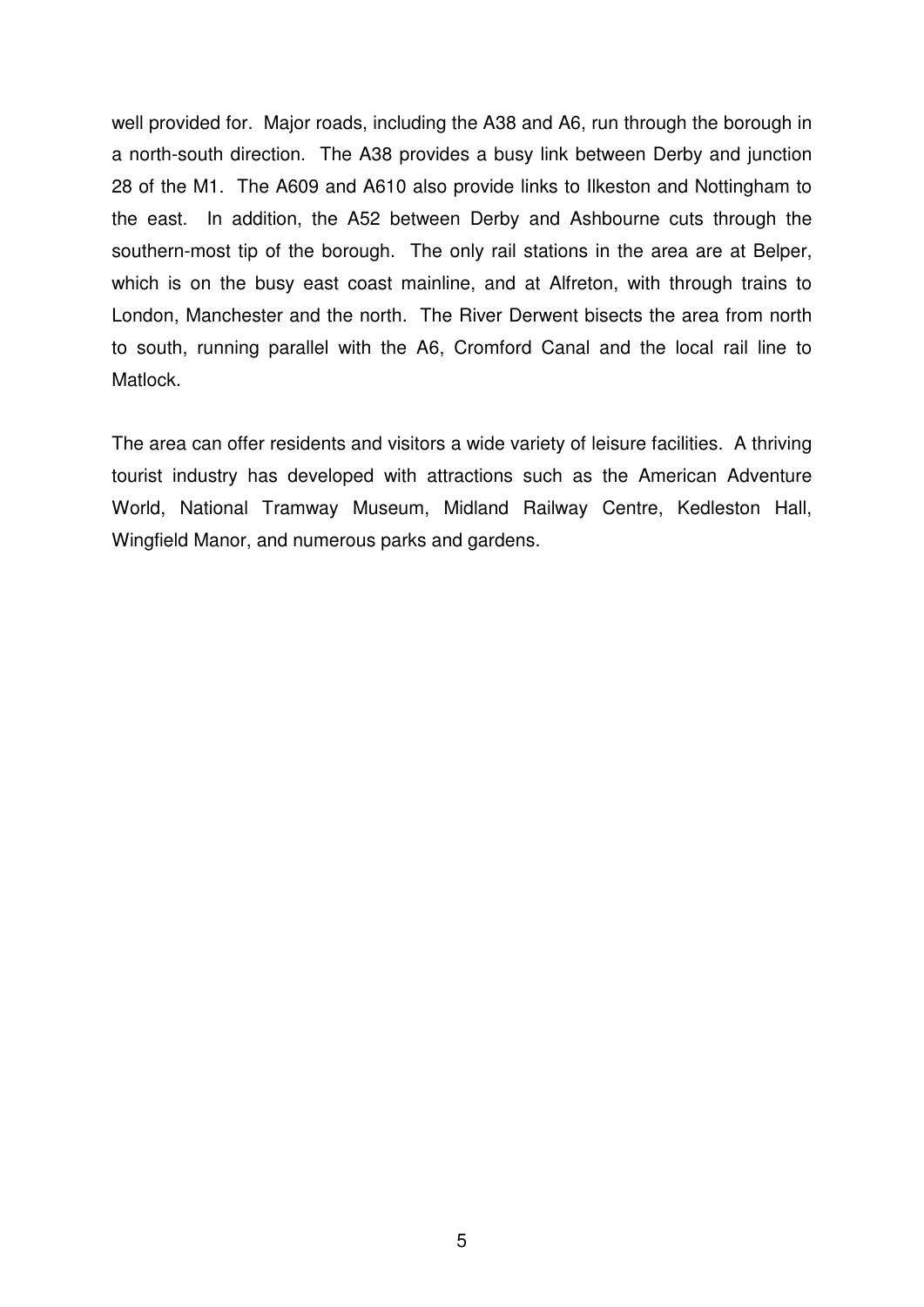#### **1 Introduction**

Section 80 of the Environment Act 1995 required the production of a National Air Quality Strategy (NAQS). The approach to be adopted was set out in a Government policy paper in January 1995, Air Quality: Meeting the Challenge. This was followed in 1997 and the NAQS was accompanied by the Air Quality Regulations of the same year. Both these works have since been superseded by the Air Quality Strategy for England, Scotland, Wales And Northern Ireland 2000, and the Air Quality Regulations 2000, which sets down the framework for reducing air pollution at a national and local level, followed by the Air Quality (amendment) Regulations 2002.

The Environment Act 1995 also places an obligation on Local Authorities (L.A.'s) with s.82; this requires L.A.'s to review and assess the air quality of their areas against the statutory objectives set for seven of the pollutants in the Air Quality (England) Regulations 2000; disregarding ozone due to its transboundary nature (DETR, 2000). The 2000 regulations bring the legislation in line with the European Union Air Quality Daughter Directive 99/30/EC (see Table 1, Section 2 Air Quality Standards and Objectives), five of the Air Quality Objectives (AQO's) were tightened, two remained unchanged and one  $(PM_{10})$  was relaxed due to uncertainty.

In February 2003 Government published an Addendum to the NAQS that proposed new Objectives for PM10 in 2010 whilst also setting down new Objectives for benzene and carbon monoxide. Provisional Objectives for PM10 have been set, which mark a significant tightening of the existing 2004 Objectives. For areas outside London in England and Wales a new annual mean objective of 20  $\mu q/m3$  is proposed, whilst the fixed 24-hour mean remains at the same level (50 µg/m3) but with only 7 allowable exceedence days (rather than 35). The new objectives have yet to be set in Regulations so do not currently require consideration, these objectives will not be reviewed in this report.

6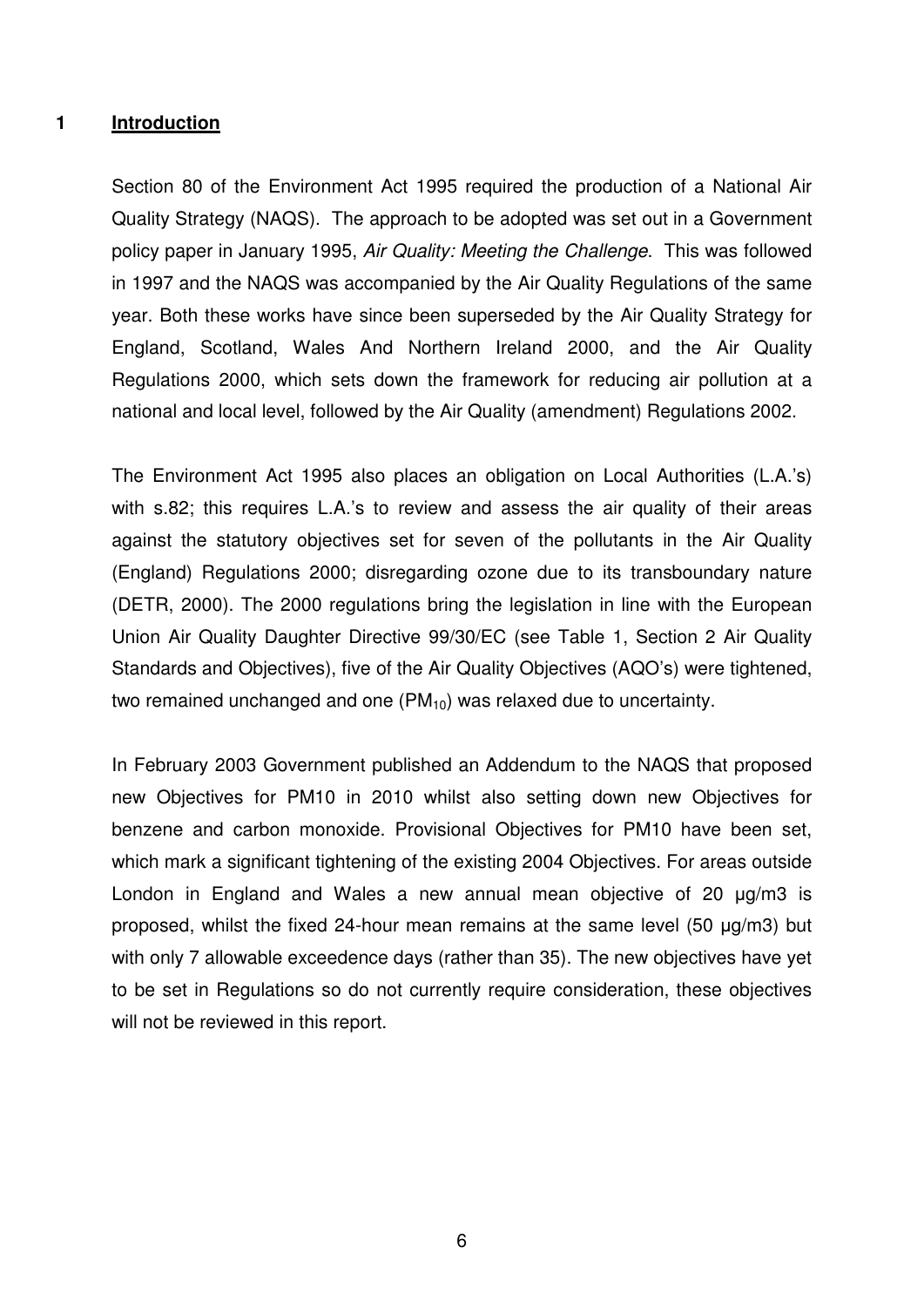The system of L.A. involvement required by the Environment Act 1995 is termed Local Air Quality Management (LAQM). During periodic reviews the L.A. must assess their current and future air quality of their areas. If this process provides evidence of exceedences of the air quality objectives, the L.A. must designate an Air Quality Management Area (AQMA) for the area determined by the authority.

In Amber Valley this process started in 1999/2000 with the first Review and Assessment being undertaken. This was conducted in 3 stages and evaluated the likelihood of any of the air quality standards listed in the regulations being exceeded. The conclusions of that review are not reproduced within this report.

National and international policies are being implemented to bring about reductions in polluting emissions, particularly from road traffic and some industrial sectors. Local sources however, do have the potential to emit significant quantities of some pollutants and for this reason, review and assessment must be undertaken at the local level.

In order to ensure that the anticipated reductions in pollutant levels detailed in the previous reports occur as predicted and that the anticipated targets are still likely to be met, local authorities are required to conduct reviews on a  $3 -$  yearly cycle. These consist of 3 parts: -

- An 'Updating and Screening Assessment' this will be done in the form of a desk study to identify any changes that may have occurred since the last reports and evaluate whether these are likely to lead to improvement or worsening of pollutant levels and thereby determine any change to the risk of exceeding the standards and objectives. If this shows any increased risk then a 'Detailed Assessment will be required.
- A 'Detailed Assessment' this will be a technical evaluation of current and future predicted pollutant levels by monitoring or modelling techniques.
- A Progress Report this will be an interim desk study based report designed to highlight any potentially significant changes that may have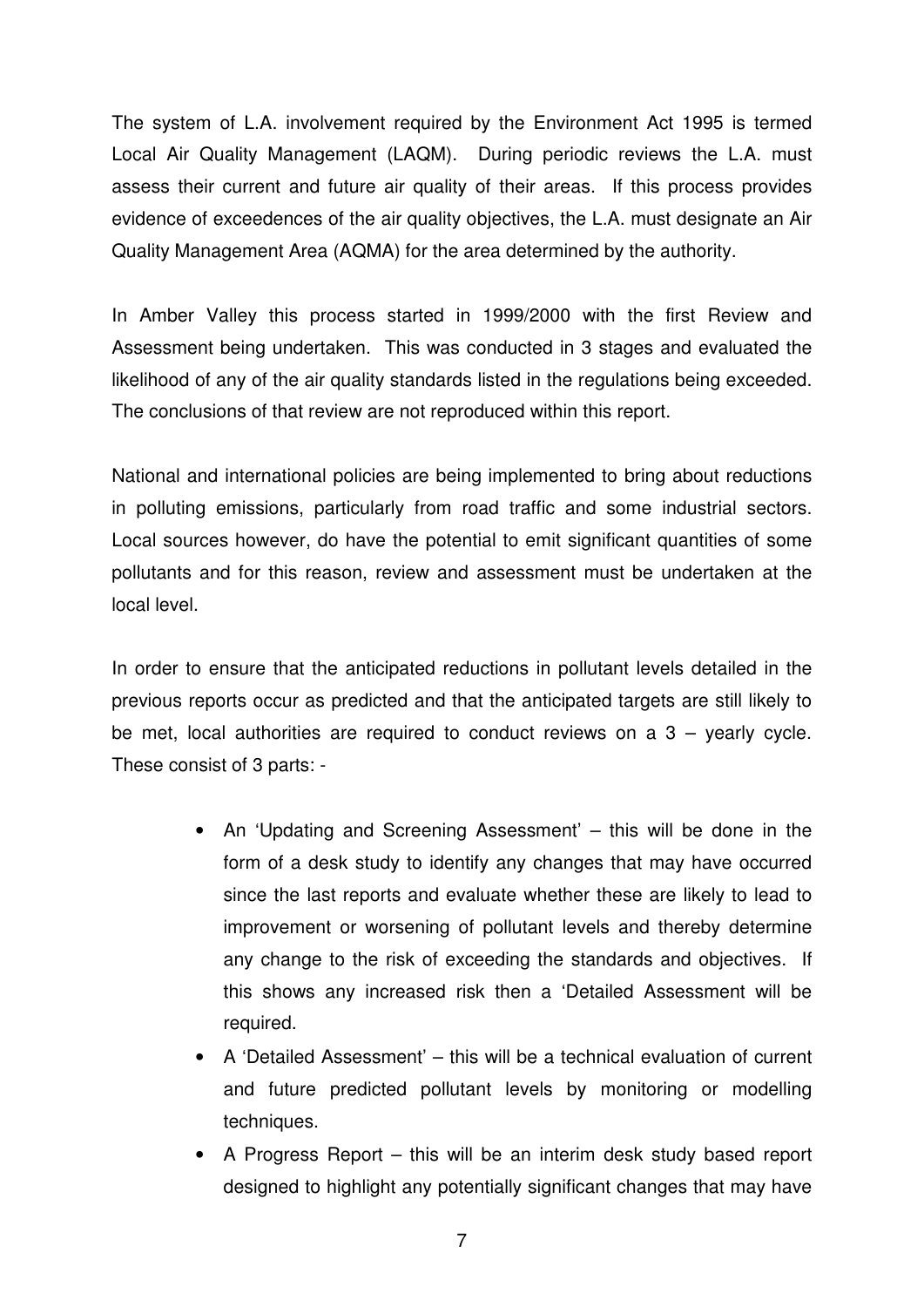taken place in the intervening years between the Updating and Screening Assessments.

The guidance which sets the framework for the requirements of review and assessments, is provided in the form of the January 2003 DEFRA Revised Technical Guidance LAQM.TG(03) and Policy Guidance LAQM.PG(03), FAQs and updated LAQM tools; this includes revised modeled background concentration maps for NOX, NO2 and PM10, updated future year calculation tools and updates on specific sources (rail, shipping, poultry farms).

This report has been compiled in accordance with this guidance and presents the findings of the Updating and Screening Assessment 2006 for Amber Valley Borough Council.

Any comments or enquiries relating to the content or publication of this document should be referred to the author – Ian Shaw (Pollution Manager), Environmental Services Department, Amber Valley Borough Council Tel: 01773 841324 E-mail: mailto:ian.shaw@ambervalley.gov.uk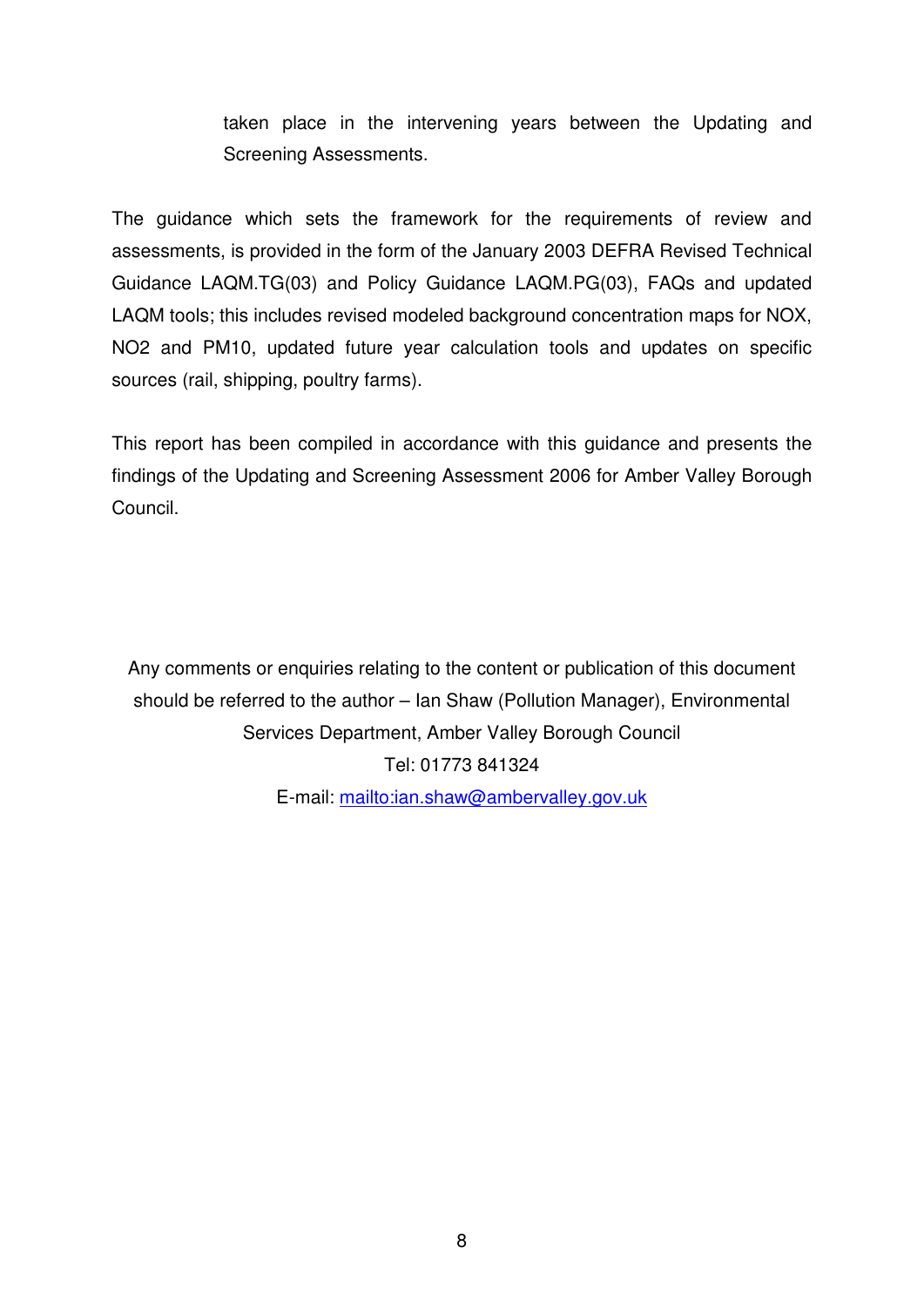#### **2 Air Quality Standards and Objectives**

The standards and objectives proposed in the original Strategy released in 1997 were derived from recommendations made by the Expert Panel on Air Quality Standards and were based on scientific and medical evidence of the effects of a particular pollutant on human health. The standards were set at a level that was assumed would present minimum or no risk to health. A summary of the current standards and objectives is given in the table below.

| <b>Pollutant</b>                                            | <b>Objective</b>                                                                | <b>Measured as</b>                   | To be achieved<br>bν |
|-------------------------------------------------------------|---------------------------------------------------------------------------------|--------------------------------------|----------------------|
| <b>Benzene</b>                                              | 16.25 $\mu$ g/m <sup>3</sup>                                                    | Running Annual Mean                  | 31 December<br>2003  |
|                                                             | 5 $\mu$ g/m <sup>3</sup>                                                        | <b>Annual Mean</b>                   | 31 December<br>2010  |
| 1,3-Butadiene                                               | 2.25 $\mu$ g/m <sup>3</sup>                                                     | Running Annual Mean                  | 31 December<br>2003  |
| Carbon<br>monoxide                                          | 10.0 mg/m <sup>3</sup>                                                          | Maximum daily running 8<br>Hour Mean | 31 December<br>2003  |
| Lead                                                        | 0.5 $\mu$ g/m <sup>3</sup>                                                      | <b>Annual Mean</b>                   | 31 December<br>2004  |
|                                                             | 0.25 $\mu$ g/m <sup>3</sup>                                                     | <b>Annual Mean</b>                   | 31 December<br>2008  |
| Nitrogen<br>dioxide <sup>c</sup>                            | 200 $\mu$ g/m <sup>3</sup><br>Not to be exceeded more than 18<br>times per year | 1 Hour Mean                          | 31 December<br>2005  |
|                                                             | 40 $\mu$ g/m <sup>3</sup>                                                       | <b>Annual Mean</b>                   | 31 December<br>2005  |
| Particles (PM <sub>10</sub> )<br>(gravimetric) <sup>d</sup> | 50 $\mu$ g/m <sup>3</sup><br>Not to be exceeded more than 35<br>times per year  | 24 Hour Mean                         | 31 December<br>2004  |
| All authorities                                             | 40 $\mu$ g/m <sup>3</sup>                                                       | <b>Annual Mean</b>                   | 31 December<br>2004  |
|                                                             | 266 $\mu$ g/m <sup>3</sup><br>Not to be exceeded more than 35<br>times per year | 15 Minute Mean                       | 31 December<br>2005  |
| <b>Sulphur dioxide</b>                                      | 350 $\mu$ g/m <sup>3</sup><br>Not to be exceeded more than 24<br>times per year | 1 Hour Mean                          | 31 December<br>2004  |
|                                                             | 125 $\mu$ g/m <sup>3</sup><br>Not to be exceeded more than 3<br>times per year  | 24 Hour Mean                         | 31 December<br>2004  |
| Notes:                                                      |                                                                                 |                                      |                      |

#### **Summary of objectives of the National Air Quality Strategy**

µg/m<sup>3</sup> - micrograms per cubic metre

mg/m<sup>3</sup> - milligrams per cubic metre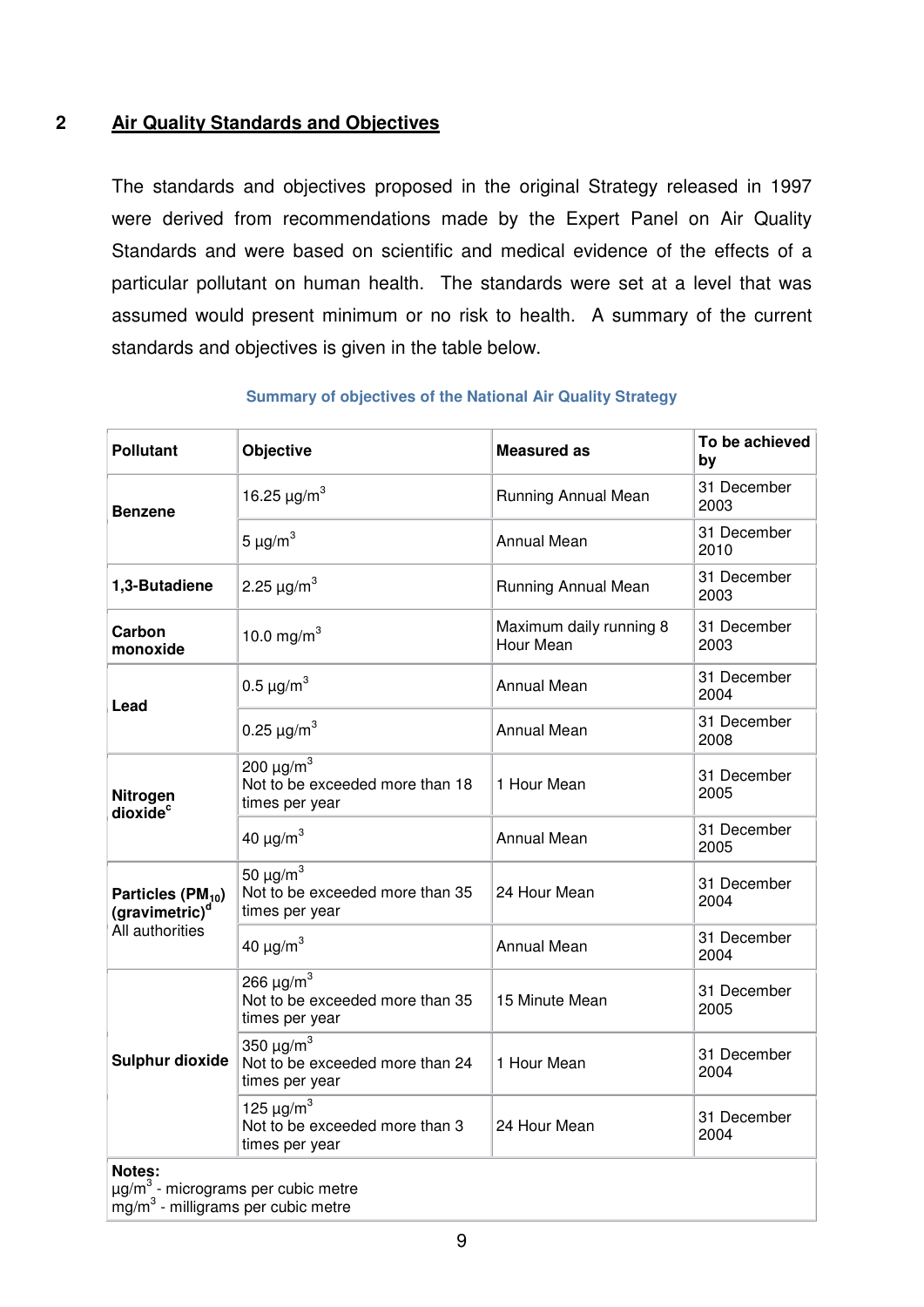## New particle objectives for England, Wales, not included in Regulations

| Region                            | <b>Objective</b>                                   | <b>Measured</b><br>as | To be<br>achieved by |
|-----------------------------------|----------------------------------------------------|-----------------------|----------------------|
| <b>Rest of England, Wales and</b> | $\frac{1}{2}$ 50 µg/m $^3$ not to be exceeded more | 24-hour               | 31 December          |
| <b>Northern Ireland</b>           | than 7 times per year                              | Mean                  | 2010                 |
| Rest of England, Wales and        | 20 $\mu$ g/m <sup>3</sup>                          | Annual                | 31 December          |
| <b>Northern Ireland</b>           |                                                    | Mean                  | 2010                 |

## **3 Consultation**

As with the previous review and assessment reports, authorities are required to consult a number of bodies and organisations. Consultation will be undertaken in line with the guidance document.

**Consultees** for the Updating and Screening Assessment are:-

- The Secretary of State
- The Environment Agency
- **Derbyshire County Council**
- **Neighbouring authorities**

**Copies** of the Updating and Screening Assessment will be made available for public inspection at:-

- **Face The Council offices**
- **Town Centre Bureaux**
- **Public libraries throughout the Borough**
- The Council web site at http://www.ambervalley.gov.uk/

# **4 Aims of the Updating and Screening Assessment 2006**

The purpose of the Updating and Screening Assessment is:

- To identify new or substantially changed emission sources since the last round of review and assessment which may lead to an air quality objective being exceeded.
- To consider the need for a detailed assessment, where a risk of exceeding an air quality objective at relevant exposure locations has been identified through the USA.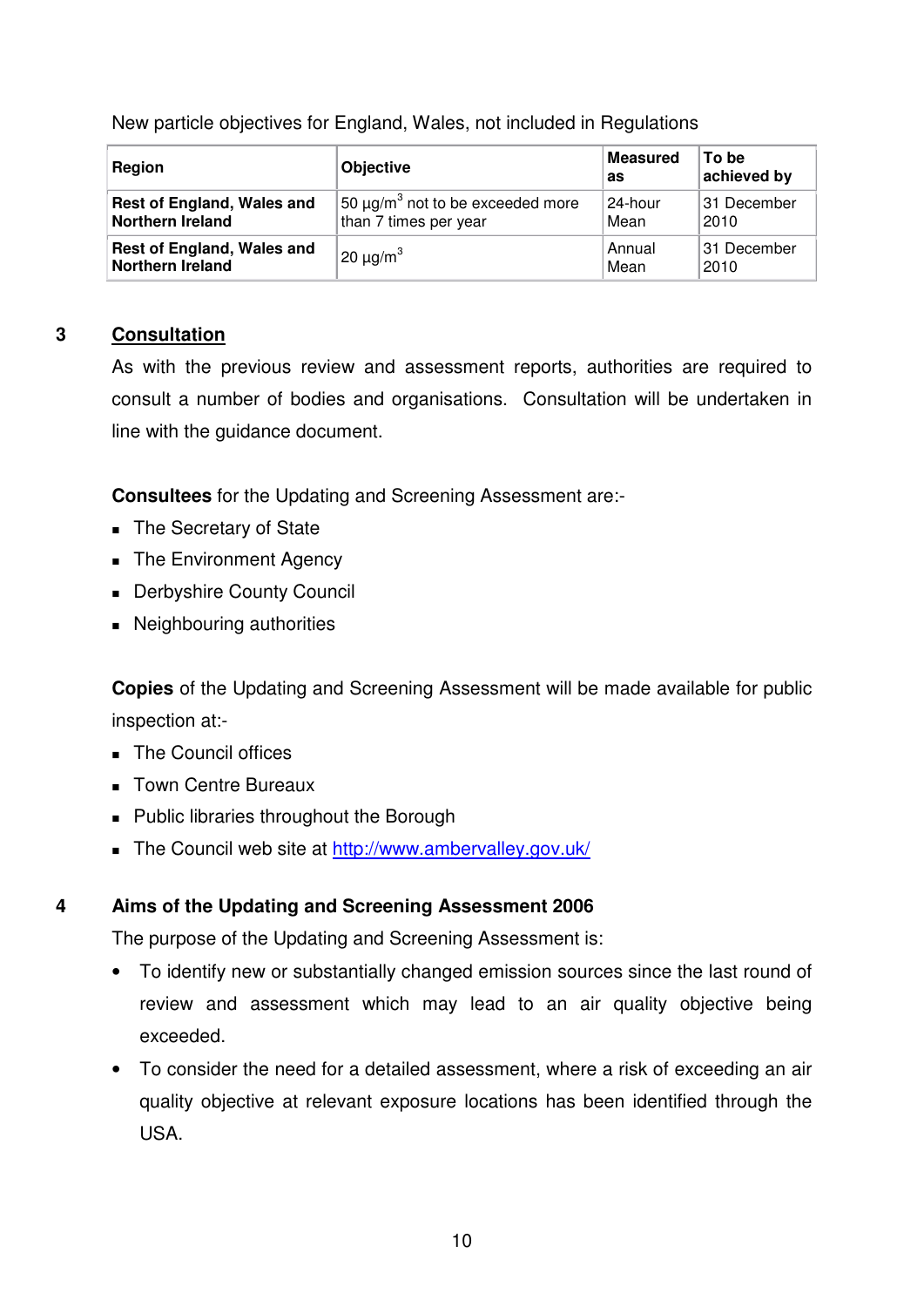### **4 Conclusion of Progress Reports**

The Progress Reports for 2004 and 2005 were prepared in accordance with the guidance given in LAQM.PRG(03). They addressed all the potential issues within the Borough that may impact on air quality but, since the area is semi-rural with four small towns as the main urban areas, no significant road links, no congestion problems or large industry, air quality is not considered to be a major concern for this Council. The following tables detail the conclusions for each individual pollutant for the years 2004 and 2005.

#### **2004**

| <b>Pollutant</b>         | <b>Expected to achieve</b><br>objective by prescribed<br>date? | <b>Progress to Detailed</b><br>Assessment? |
|--------------------------|----------------------------------------------------------------|--------------------------------------------|
| Carbon Monoxide          | Yes                                                            | No                                         |
| Benzene                  | Yes                                                            | No                                         |
| 1.3 Butadiene            | Yes                                                            | No                                         |
| Lead                     | Yes                                                            | No                                         |
| Nitrogen Dioxide         | Yes                                                            | No                                         |
| Sulphur Dioxide          | Yes                                                            | No                                         |
| <b>Fine Particulates</b> | Yes                                                            | No                                         |

#### **2005**

| <b>Pollutant</b>         | <b>Expected to achieve</b><br>objective by prescribed<br>date? | <b>Progress to Detailed</b><br>Assessment? |
|--------------------------|----------------------------------------------------------------|--------------------------------------------|
| Carbon Monoxide          | Yes                                                            | No                                         |
| Benzene                  | Yes                                                            | No                                         |
| 1.3 Butadiene            | Yes                                                            | No                                         |
| Lead                     | Yes                                                            | N <sub>0</sub>                             |
| Nitrogen Dioxide         | Yes                                                            | No                                         |
| Sulphur Dioxide          | Yes                                                            | No                                         |
| <b>Fine Particulates</b> | Yes                                                            | No                                         |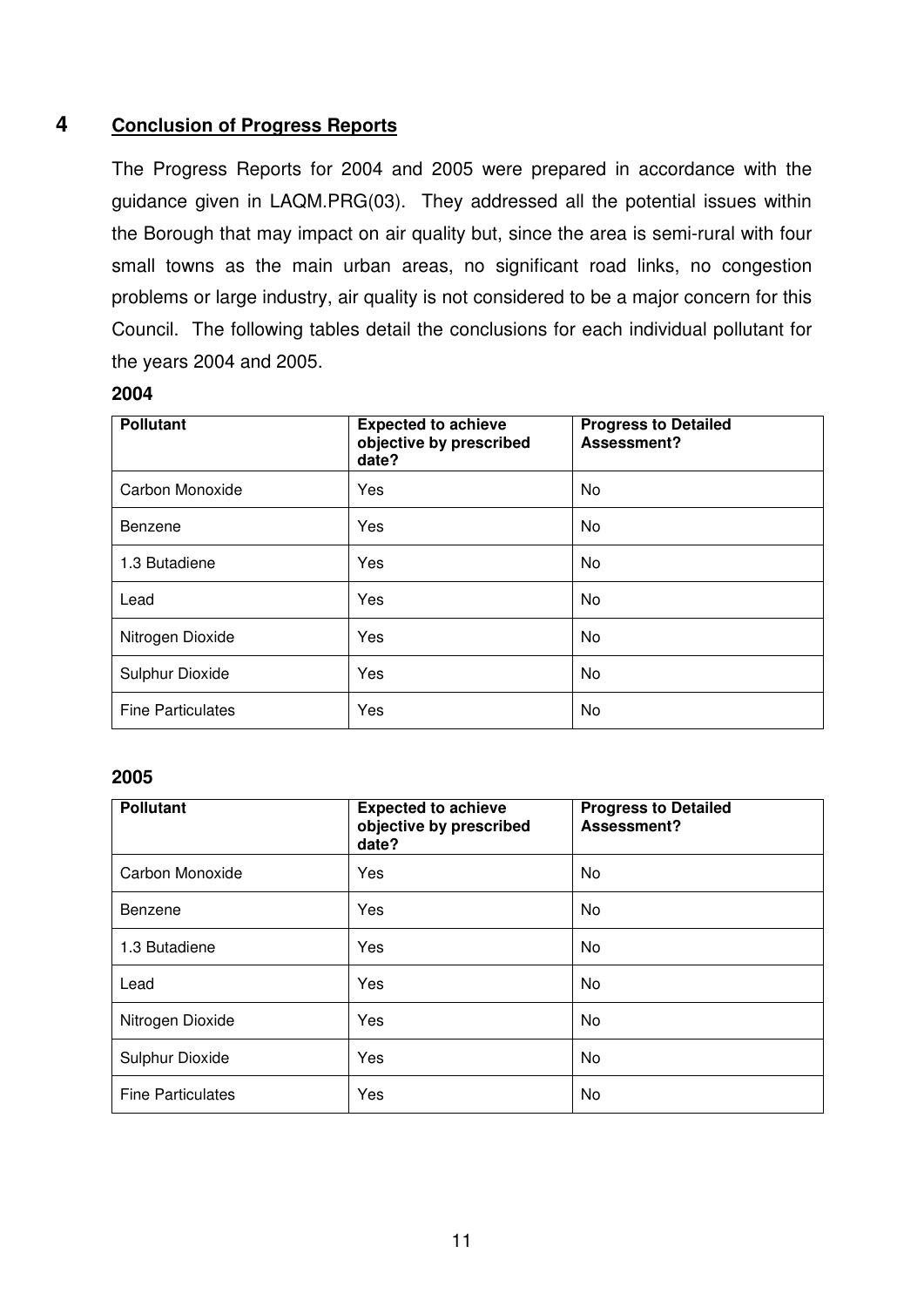# **5 2006 Updating and Screening Assessment**

## **5.1 Updating and Screening Assessment for Carbon Monoxide**

The Updating and Screening Assessment was based on the guidance and checklists provided in the Revised Technical Guidance LAQM.TG(03), Policy Guidance LAQM.PG(03), and associated FAQs. The results are produced in Table 2 below.

#### **Table 2**

| Data to be assessed                                                             | Work undertaken                                                                                                                             | <b>Comments</b>                                                                                                                                                                                                                                                                                            |
|---------------------------------------------------------------------------------|---------------------------------------------------------------------------------------------------------------------------------------------|------------------------------------------------------------------------------------------------------------------------------------------------------------------------------------------------------------------------------------------------------------------------------------------------------------|
| <b>Monitoring:</b><br>(A) Monitoring data                                       | Collate all CO monitoring<br>data                                                                                                           | No monitoring has been undertaken for CO.                                                                                                                                                                                                                                                                  |
| <b>Road Traffic</b><br>(B) Very busy roads or<br>junctions in built up<br>areas | 1. Identify 'very busy' roads<br>and junctions in areas where<br>2006<br>background<br>the<br>is<br>expected to be $>1$ mg/m <sup>3</sup> . | No road links within the Borough have daily<br>average traffic flows (AADT) >80,000 for<br>single carriageways, >120,000 for dual<br>carriageways and there are no motorways<br>within the Borough.<br>Modelled background levels for the Borough<br>are all < $1mg/m^3$ (max = 0.406 mg/m <sup>3</sup> ). |

#### **Conclusion**

Since the traffic flows and background concentrations of carbon monoxide are well below the criteria set in LAQM. TG(03) it is not necessary to proceed to a Detailed Assessment for carbon monoxide.

#### **5.2 Updating and Screening Assessment for benzene**

The Updating and Screening Assessment was based on the guidance and checklists provided in the Revised Technical Guidance LAQM.TG(03), Policy Guidance LAQM.PG(03), and associated FAQs. The results are produced in Table 3 below.

| able |  |
|------|--|
|------|--|

| Data to be assessed                                       | Work undertaken                        | <b>Comments</b>                                                                                                                             |
|-----------------------------------------------------------|----------------------------------------|---------------------------------------------------------------------------------------------------------------------------------------------|
| <b>Monitoring:</b><br>(A) Monitoring data<br>outside AQMA | Collate all benzene monitoring<br>data | No new data for this year.<br>Monitoring results from 2004/05<br>max running averages < $(0.46$ ppb<br>X 3.25 = $)$ 1.495 ug/m <sup>3</sup> |
| <b>Monitoring:</b><br>(B) Monitoring data<br>inside AQMA  |                                        | No AQMA Declared.                                                                                                                           |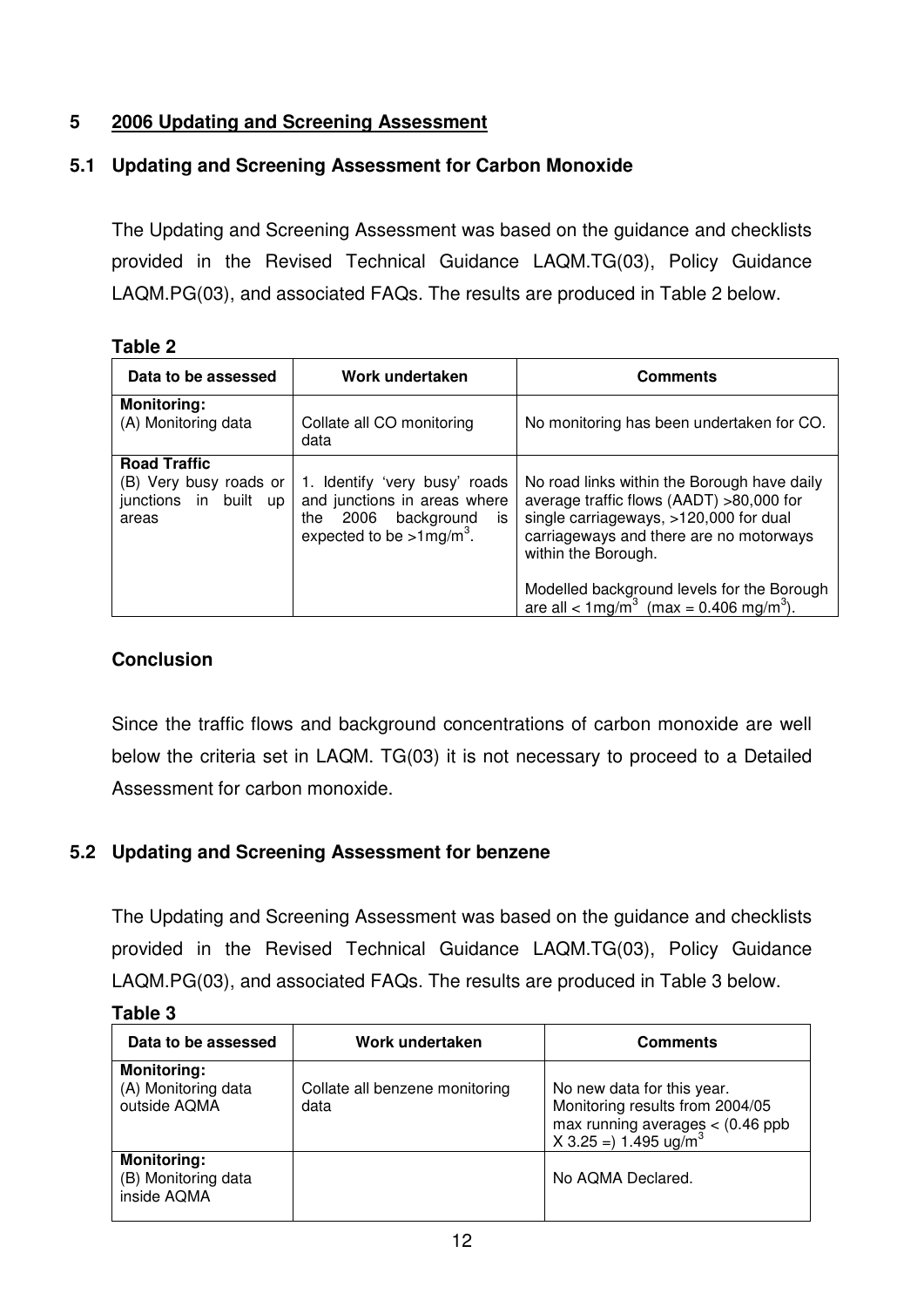| <b>Road Traffic</b><br>(C) Very busy roads or<br>junctions in built up<br>areas                   | 1. Identify 'very busy' roads and<br>junctions in areas where the 2010<br>background is expected to be<br>$>$ 2ug/m <sup>3</sup> .                                                                                                                                                                                                          | No road links within the Borough<br>have daily average traffic flows<br>(AADT) >80,000 for single<br>carriageways or >120,000 for dual<br>carriageways.<br>Modelled background levels for the<br>Borough are all < 1 ug/m <sup>3</sup> (max =<br>0.486 ug/m <sup>3</sup> ). |
|---------------------------------------------------------------------------------------------------|---------------------------------------------------------------------------------------------------------------------------------------------------------------------------------------------------------------------------------------------------------------------------------------------------------------------------------------------|-----------------------------------------------------------------------------------------------------------------------------------------------------------------------------------------------------------------------------------------------------------------------------|
| <b>Industrial Sources</b>                                                                         |                                                                                                                                                                                                                                                                                                                                             |                                                                                                                                                                                                                                                                             |
| (D)New Industrial<br>Sources                                                                      | Check whether an air quality<br>assessment has already been<br>carried out for the new industrial<br>source.                                                                                                                                                                                                                                | There are no new industrial sources<br>in the Borough.                                                                                                                                                                                                                      |
| (E) Industrial Sources<br>with substantially<br>increased emissions, or<br>new relevant exposure. | Determine whether any of the<br>sources identified during previous<br>rounds of review and assessment<br>as potentially significant have<br>substantially increased emissions.<br>Also consider whether there is<br>any new relevant exposure.<br>You should also include sources<br>in neighbouring authorities close<br>to your boundary. | There were no sources identified<br>during previous rounds of review<br>and<br>assessment<br>as<br>potentially<br>significant.<br>There is no<br>new<br>relevant exposure.                                                                                                  |
| <b>Other Sources</b>                                                                              |                                                                                                                                                                                                                                                                                                                                             |                                                                                                                                                                                                                                                                             |
| (F) Petrol Stations                                                                               | Identify petrol stations with a<br>throughput in excess of 2000m <sup>3</sup><br>per annum with a 'busy' road<br>nearby and relevant exposure<br>within 10m.                                                                                                                                                                                | One petrol station is located near to<br>a road where AADT > 30,000 but no<br>receptors located within 10m of<br>pumps as site is on retail park.                                                                                                                           |
| <b>Other Sources</b>                                                                              |                                                                                                                                                                                                                                                                                                                                             |                                                                                                                                                                                                                                                                             |
| (G) Major petrol storage<br>depots                                                                | Identify any major petrol storage<br>depots                                                                                                                                                                                                                                                                                                 | There are no major petrol storage<br>depots in this area.                                                                                                                                                                                                                   |

As there were no relevant road links, industrial processes or major petrol handling storage depots within this area as described in LAQM. TG(03) it was not necessary to proceed to a Detailed Assessment for benzene.

#### **5.3 Updating and Screening Assessment for 1,3 - butadiene**

The Updating and Screening Assessment was based on the guidance and checklists provided in the Revised Technical Guidance LAQM.TG(03), Policy Guidance LAQM.PG(03), and associated FAQs. The results are produced in Table 4 below.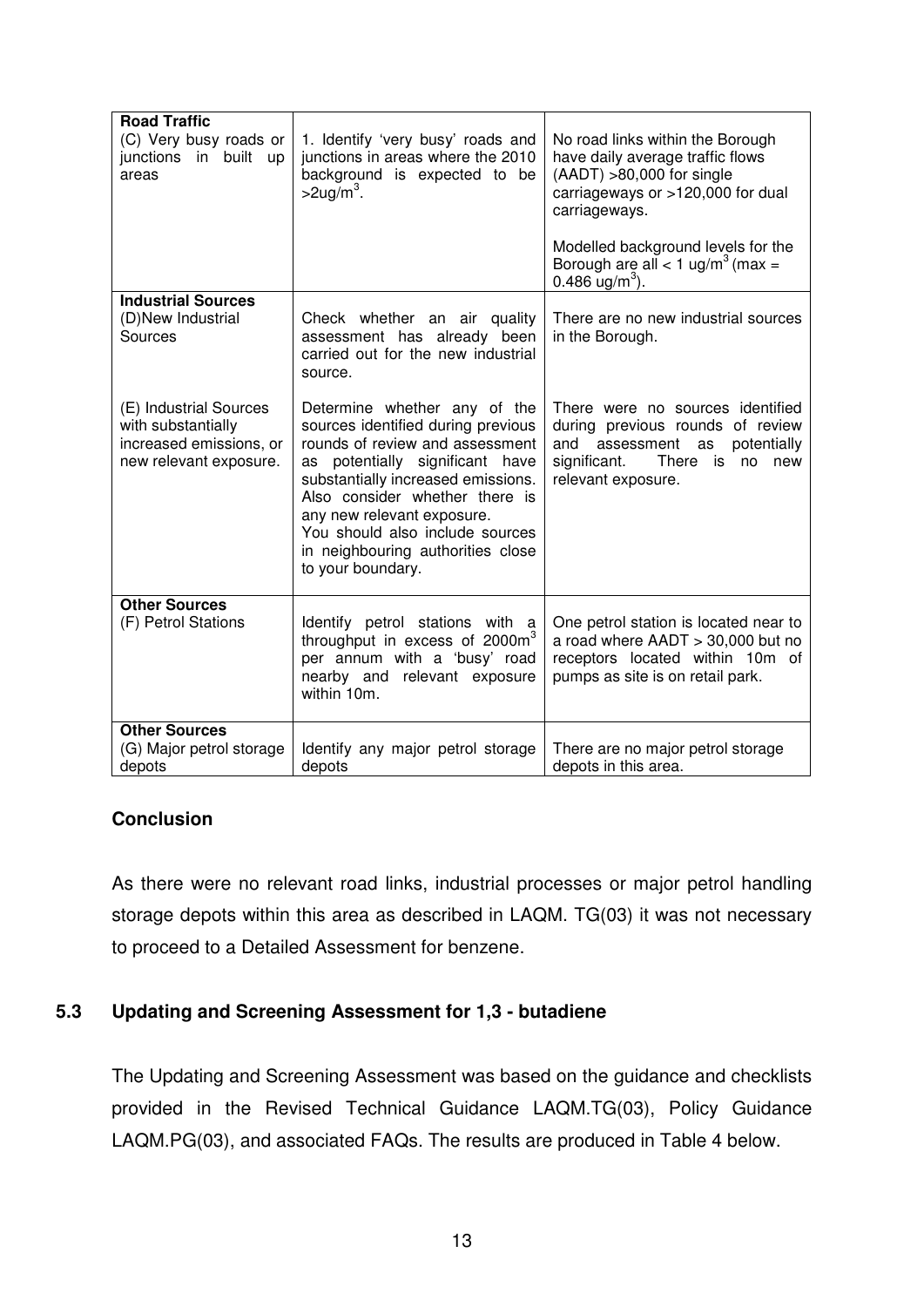#### **Table 4**

| Data to be assessed                                                  | Work undertaken                                                                                                                                                                                                                                                                                                                                | Comments                                                                                                                                                           |  |
|----------------------------------------------------------------------|------------------------------------------------------------------------------------------------------------------------------------------------------------------------------------------------------------------------------------------------------------------------------------------------------------------------------------------------|--------------------------------------------------------------------------------------------------------------------------------------------------------------------|--|
| <b>Monitoring:</b><br>(A) Monitoring data                            | Collate all 1,3-Butadiene<br>monitoring data                                                                                                                                                                                                                                                                                                   | No monitoring has been<br>undertaken for either round 1 or<br>round 2 reviews and<br>assessments                                                                   |  |
| <b>Industrial Sources</b><br>(B) New Industrial<br>Sources           | Check whether an air quality<br>assessment has already been<br>carried out for the new industrial<br>source.                                                                                                                                                                                                                                   | No new processes have been<br>established in this area that use<br>or emit 1,3-Butadiene.                                                                          |  |
| (C) Industrial sources with<br>substantially increased<br>emissions. | Determine whether any of the<br>sources identified during previous<br>rounds of review and assessment<br>as potentially significant have<br>substantially increased<br>emissions. Also consider<br>whether there is any new relevant<br>exposure. You should also<br>include sources in neighbouring<br>authorities close to your<br>boundary. | No processes were identified in<br>the first round or second rounds<br>that emit significant quantities of<br>1,3-Butadiene. There is no new<br>relevant exposure. |  |

# **Conclusion**

As there were no relevant industrial processes as described in LAQM. TG(03) it was not necessary to proceed to a Detailed Assessment for 1,3-Butadiene.

# **5.4 Updating and Screening Assessment for lead**

The Updating and Screening Assessment was based on the guidance and checklists provided in the Revised Technical Guidance LAQM.TG(03), Policy Guidance LAQM.PG(03), and associated FAQs. The results are produced in Table 5 below.

| IDI |  |  |  |  |
|-----|--|--|--|--|
|-----|--|--|--|--|

| Data to be assessed                       | Work undertaken                     | <b>Comments</b>                                                                                                                                |
|-------------------------------------------|-------------------------------------|------------------------------------------------------------------------------------------------------------------------------------------------|
| <b>Monitoring:</b><br>(A) Monitoring data | Collate all lead monitoring<br>data | Limited monitoring was undertaken for<br>round 1 review, but data showed no<br>likelihood of exceedences. No round<br>2 monitoring undertaken. |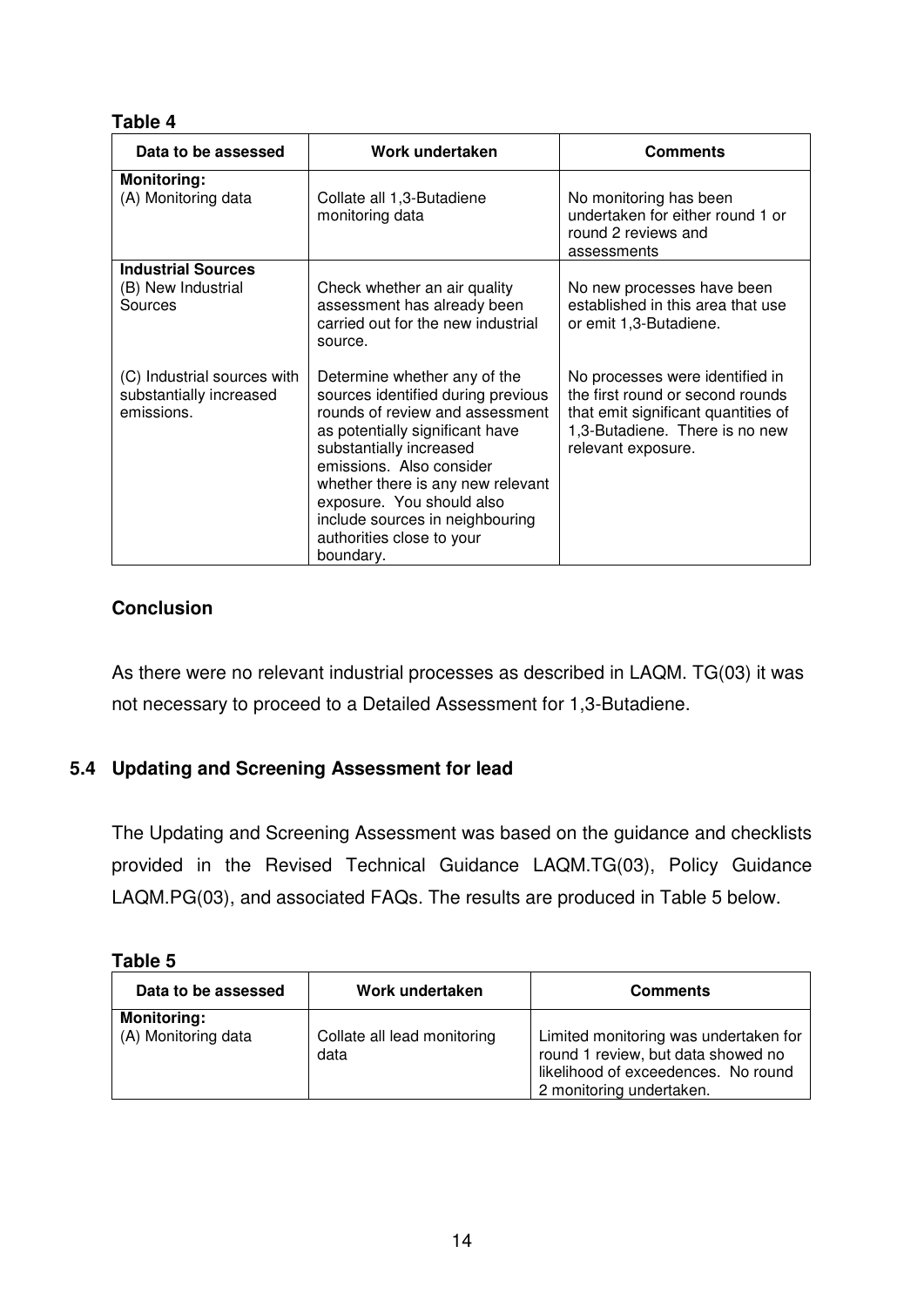| <b>Industrial Sources</b><br>(B) New Industrial<br>Sources           | Check whether an air quality<br>assessment has already<br>been carried out for the new<br>industrial source.                                                                  | No new process have been<br>established in this area that use or<br>emit lead. |
|----------------------------------------------------------------------|-------------------------------------------------------------------------------------------------------------------------------------------------------------------------------|--------------------------------------------------------------------------------|
| (C) Industrial sources with<br>substantially increased<br>emissions. | Determine whether any of the<br>sources identified<br>during<br>previous rounds<br>as<br>potentially significant<br>have<br>'substantially' increased<br>emissions.           | No sites within the area have<br>substantially increased emissions.            |
|                                                                      | Also consider whether there<br>any new relevant<br>İS.<br>exposure. You should also<br>include<br>sources<br><i>in</i><br>neighbouring authorities<br>close to your boundary. | There is no new relevant exposure.                                             |

As there were no relevant industrial processes as described in LAQM. TG(03) it was not necessary to proceed to a Detailed Assessment for lead.

#### **5.5 Updating and Screening Assessment for Sulphur Dioxide**

The Updating and Screening Assessment was based on the guidance and checklists provided in the Revised Technical Guidance LAQM.TG(03), Policy Guidance LAQM.PG(03), and associated FAQs. The results are produced in Table 6 below.

#### **Table 6**

| Data to be assessed                                        | Work undertaken                                                           | <b>Comments</b>                                                                                                                                                                                                                                                                                                                                                                                                 |
|------------------------------------------------------------|---------------------------------------------------------------------------|-----------------------------------------------------------------------------------------------------------------------------------------------------------------------------------------------------------------------------------------------------------------------------------------------------------------------------------------------------------------------------------------------------------------|
| <b>Monitoring:</b><br>(A) Monitoring data                  | Collate all sulphur<br>dioxide monitoring data                            | Previous monitoring data from an $8$ – port<br>bubbler (acidity) was used in round 1<br>review, but showed no likelihood of<br>exceedences. Round 2 - monitoring<br>undertaken again with 8 - port. Data for<br>2001 and 2002 show max daily mean to be<br>$49*1.25 = 61.25$ ug/m <sup>3</sup> (2001) 56*1.25= 70<br>$\mu$ g/m <sup>3</sup> (2002).<br>No further $8$ – port monitoring has been<br>undertaken. |
| (B) Monitoring within<br><b>AOMA</b>                       | No AQMA declared                                                          |                                                                                                                                                                                                                                                                                                                                                                                                                 |
| <b>Industrial Sources</b><br>(C) New Industrial<br>Sources | Check whether an air<br>quality assessment has<br>alreadv been<br>carried | No new industrial sources likely to emit SO <sub>2</sub><br>have been identified.                                                                                                                                                                                                                                                                                                                               |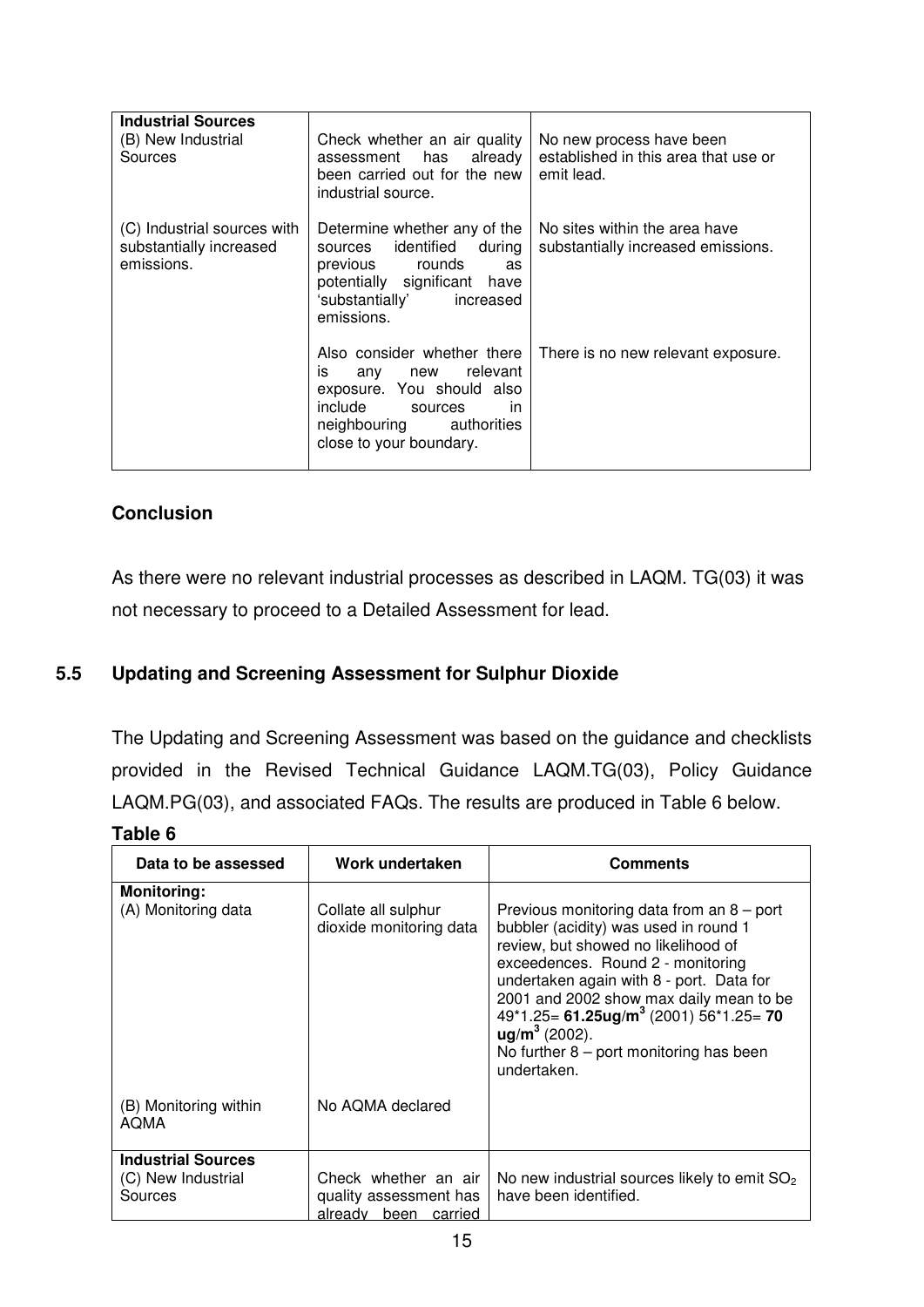|                                                                      | already been carried<br>for<br>out<br>the<br>new<br>industrial source.                                                                                                                                                                                                                                                                                                        |                                                                                                                                                                                                                                                                                         |
|----------------------------------------------------------------------|-------------------------------------------------------------------------------------------------------------------------------------------------------------------------------------------------------------------------------------------------------------------------------------------------------------------------------------------------------------------------------|-----------------------------------------------------------------------------------------------------------------------------------------------------------------------------------------------------------------------------------------------------------------------------------------|
| (D) Industrial sources with<br>substantially increased<br>emissions. | Determine whether any<br>οf<br>the<br>sources<br>identified<br>during<br>previous<br>rounds<br>as<br>potentially<br>significant<br>'substantially'<br>have<br>increased emissions.<br>Also consider whether<br>there<br>is<br>any<br>new<br>relevant exposure. You<br>should also<br>include<br>sources<br>in<br>neighbouring<br>close<br>authorities<br>to<br>your boundary. | Sources identified in round 1 were found not<br>to be likely to lead to exceedences. No<br>processes have substantially increased<br>emissions. The Part A2 process at Hanson<br>Brickworks, Ripley has now ceased<br>production.                                                       |
| (E) Domestic coal<br>burning.                                        | Identify areas where<br>significant coal burning<br>still<br>takes<br>place.<br>Smokeless fuel has a<br>similar sulphur content<br>to coal so should be<br>treated<br>in the same<br>way.                                                                                                                                                                                     | This was addressed in the 2003 Updating<br>and Screening Assessment which<br>concluded that detailed assessment was not<br>required. The house condition survey<br>conducted at the time showed coal burning<br>to be declining in this area so further<br>assessment is not necessary. |
| (F) Small boilers > 5Mw.                                             | Identify all boiler plant<br>>5 MW (thermal) that<br>burn coal or fuel oil.                                                                                                                                                                                                                                                                                                   | No new boiler plant have been identified.<br>Existing plant were assessed in the 2003<br>Updating and Screening Assessment.                                                                                                                                                             |
| (G) Shipping                                                         | N/A                                                                                                                                                                                                                                                                                                                                                                           | N/A                                                                                                                                                                                                                                                                                     |
| (H) Railway locomotives                                              | Identify locations where<br>diesel<br>steam<br>or<br>locomotives<br>are<br>regularly stationary for<br>periods of 15 minutes<br>or more.                                                                                                                                                                                                                                      | No locations identified - transit stations<br>only.                                                                                                                                                                                                                                     |

There were no relevant industrial processes as described in LAQM. TG(03). It is not necessary to proceed to a Detailed Assessment for sulphur dioxide.

# **5.6 Updating and Screening Assessment for PM<sup>10</sup>**

The Updating and Screening Assessment was based on the guidance and checklists provided in the Revised Technical Guidance LAQM.TG(03), Policy Guidance LAQM.PG(03), and associated FAQs. The results are produced in Table 7 below.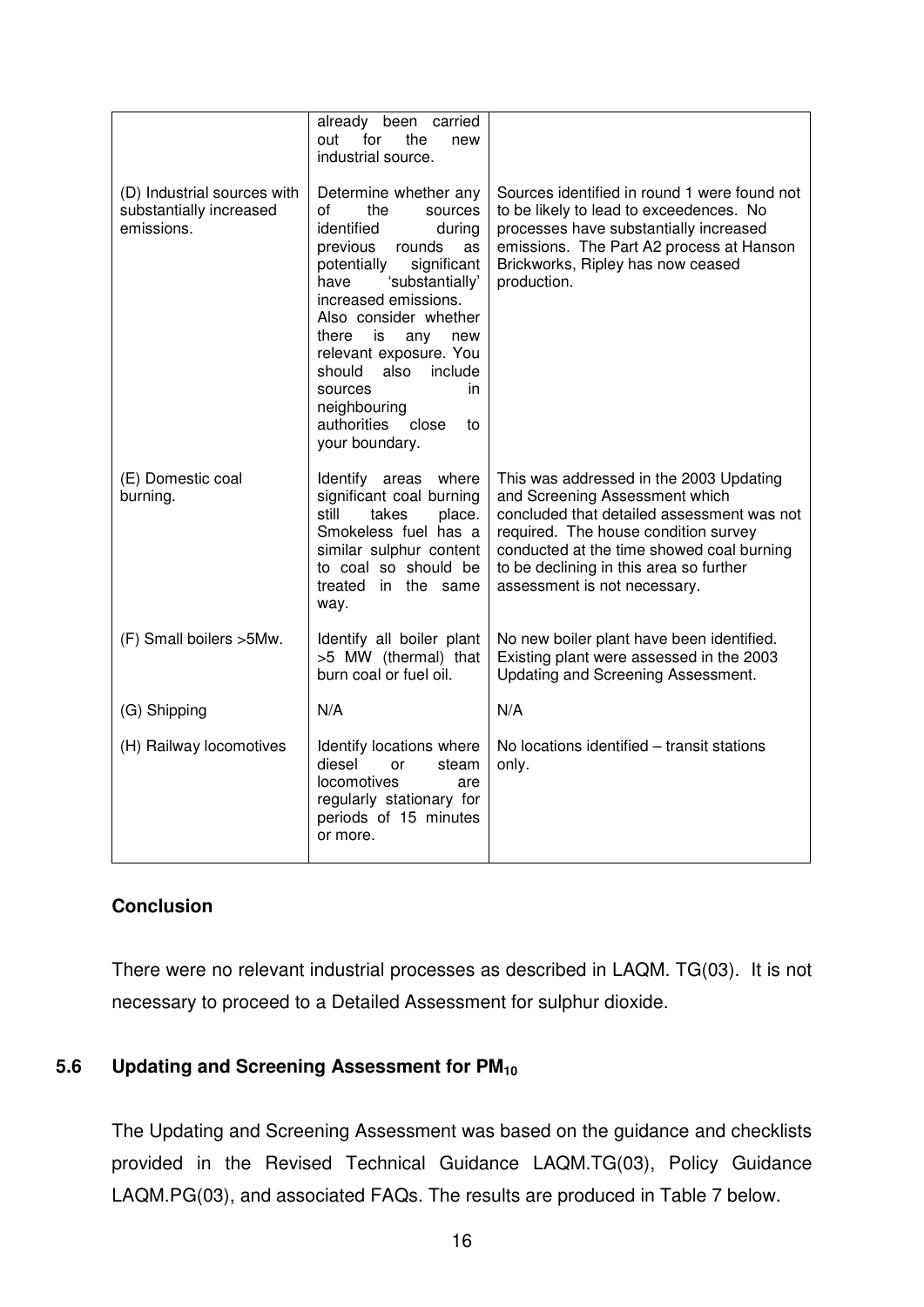# **Table 7**

| Data to be assessed                                                                    | Work undertaken                                                                                                                                                                                                                                                                                                            | <b>Comments</b>                                                                                                                                                                                                                                                                                                                                                                                                                                                                                      |
|----------------------------------------------------------------------------------------|----------------------------------------------------------------------------------------------------------------------------------------------------------------------------------------------------------------------------------------------------------------------------------------------------------------------------|------------------------------------------------------------------------------------------------------------------------------------------------------------------------------------------------------------------------------------------------------------------------------------------------------------------------------------------------------------------------------------------------------------------------------------------------------------------------------------------------------|
| <b>Monitoring:</b><br>(A) Monitoring data<br>outside an AQMA.                          | Collate all monitoring<br>Limited monitoring was undertaken for round<br>1 review, but data showed no likelihood of<br>data.<br>exceedences. No round 2 monitoring<br>undertaken.                                                                                                                                          |                                                                                                                                                                                                                                                                                                                                                                                                                                                                                                      |
| (B) Monitoring within<br>AQMA.                                                         | No AQMA declared                                                                                                                                                                                                                                                                                                           |                                                                                                                                                                                                                                                                                                                                                                                                                                                                                                      |
| <b>Road Traffic:</b><br>(C) Junctions.                                                 | Identify 'busy' roads<br>and junctions . It is only<br>necessary to include<br>busy roads or junctions<br>considered<br>not<br>in<br>previous review<br>and<br>assessment<br>reports,<br>where there has been a<br>significant<br>increase<br>(>10% AADT) in traffic<br>flows, or where there is<br>new relevant exposure. | $N/A -$ Scotland Only                                                                                                                                                                                                                                                                                                                                                                                                                                                                                |
| (D) Junctions.                                                                         | Identify 'busy' junctions.                                                                                                                                                                                                                                                                                                 | All junctions with more then 10,000 vehicles<br>per day were identified and assessed in<br>Section 10.7 of the 2003 Updating and<br>Screening Assessment. All relevant locations<br>were predicted to be well below the 2004<br>objectives.                                                                                                                                                                                                                                                          |
| (E) Roads with high<br>flows of buses and/or<br>HGV's.                                 | Identify all roads where<br>AADT > 20% HGV.                                                                                                                                                                                                                                                                                | No road links within area have AADT where<br>$HGV's > 20\%$ .                                                                                                                                                                                                                                                                                                                                                                                                                                        |
| (F) New roads since<br>last round of R&A.                                              | Identify new road links.                                                                                                                                                                                                                                                                                                   | No new roads have been constructed, or<br>proposed.                                                                                                                                                                                                                                                                                                                                                                                                                                                  |
| (G) Roads with<br>significantly changed<br>traffic flows, or new<br>relevant exposure. | Identify any roads with<br>more than 10,000<br>vehicles<br>day<br>per<br>(AADT)<br>that<br>have<br>experienced<br>'large'<br>increases in traffic. Also<br>consider new relevant<br>public exposure.                                                                                                                       | No roads with more then 10,000 vehicles per<br>day have been identified that have been<br>subject to 'large' increases in flow. No new<br>relevant public exposure as no significant new<br>developments adjacent to 'heavily trafficked'<br>routes.                                                                                                                                                                                                                                                 |
| (H) Roads close to the<br>objectives during the<br>second round of R&A.                | Identify<br>roads<br>any<br>where between 25 and<br>35 days exceedence of<br>the 24 hour objective<br>predicted<br>at<br>were<br>relevant locations.                                                                                                                                                                       | In the 2003 USA, no road links or junctions<br>were predicted to have more than 15<br>exceedences of the 2004 objectives. The<br>revised background concentrations show a<br>general decrease for $PM_{10}$ but a further<br>DMRB calculation has been done for the road<br>link with the highest annual mean and number<br>of exceedences. This is shown in the DMRB<br>Table below. The annual mean for this link is<br>still below 27 $\mu$ g/m <sup>3</sup> and 17 exceedences are<br>predicted. |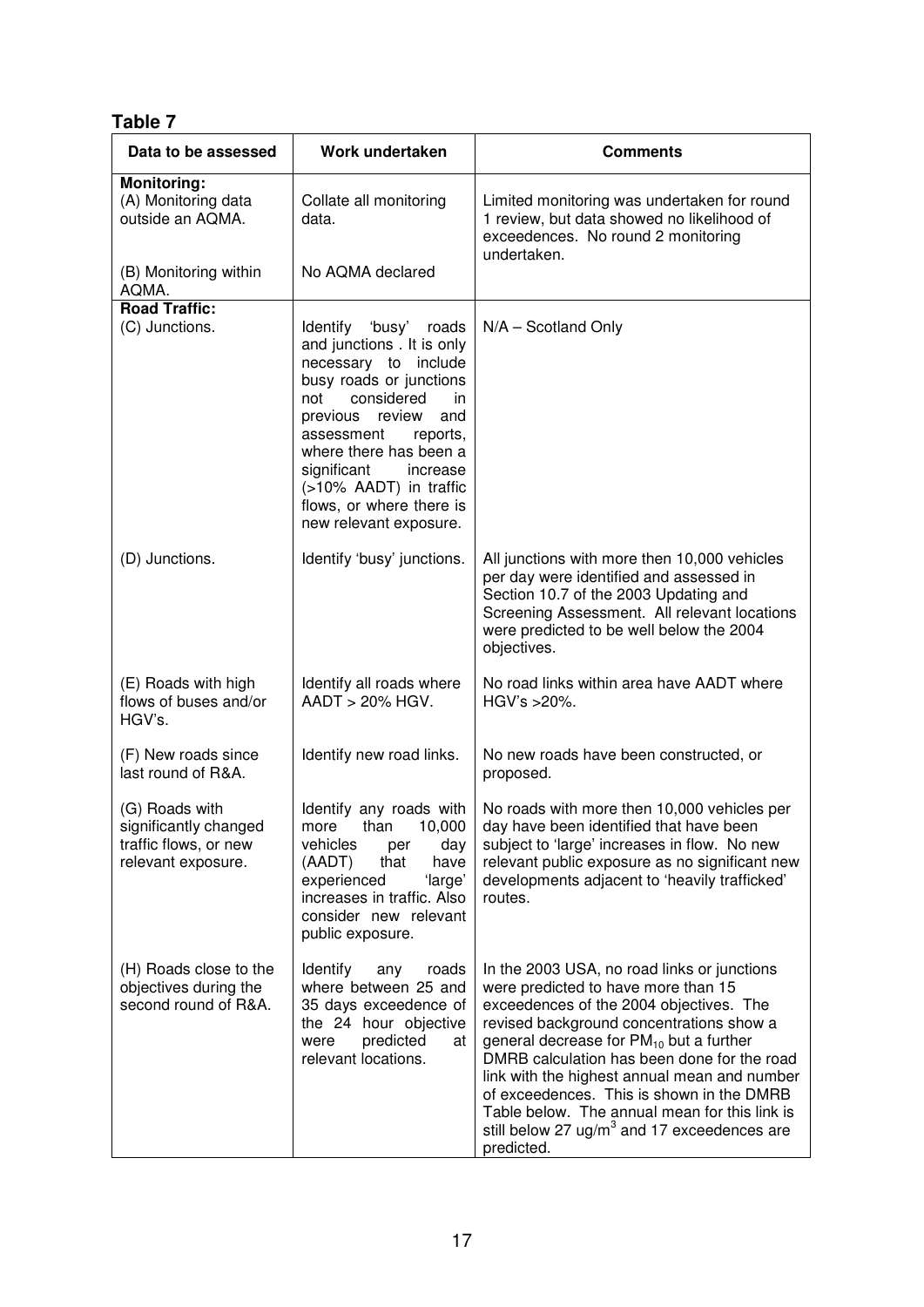| <b>Industrial Sources</b><br>(I) New Industrial<br>Sources           | Identify any new<br>processes likely to emit<br>significant quantities of<br>$PM_{10}$ .        | No new processes have been identified since<br>the 2005 Progress Report and several<br>industrial installations have now closed,<br>including the A2 process at Hanson<br>Brickworks.                                                                                                            |
|----------------------------------------------------------------------|-------------------------------------------------------------------------------------------------|--------------------------------------------------------------------------------------------------------------------------------------------------------------------------------------------------------------------------------------------------------------------------------------------------|
| (J) Industrial sources<br>with substantially<br>increased emissions. | Determine any sources<br>identified in the first<br>round that may have<br>increased emissions. | No sources have been identified that have<br>increased emissions.                                                                                                                                                                                                                                |
| <b>Domestic Sources</b><br>(K) Domestic coal<br>burning.             | Identify areas of<br>significant coal burning.                                                  | The incidence of coal burning in the Borough<br>was examined in the 2003 USA which<br>concluded that detailed assessment was not<br>required. The house condition survey<br>conducted at the time showed coal burning to<br>be declining in this area so further<br>assessment is not necessary. |
| <b>Other Sources</b><br>(L) Quarries and<br>Opencast Coal Sites.     | Establish whether there<br>is significant exposure<br>'near' to the dust<br>sources.            | There is currently only 1 quarry operating in<br>the Borough and this has been considered in<br>previous reports. All opencast sites and coal<br>processing plant have now closed.                                                                                                               |
| (M) Aircraft                                                         | Identify any relevant<br>exposure.                                                              | There are no airports within 500m of this<br>Borough.                                                                                                                                                                                                                                            |

There were no relevant industrial processes as described in LAQM. TG(03) apart from Crich Quarry which has been assessed in previous reports. The density of coal burning housing was also assessed in the 2003 USA which concluded that  $PM_{10}$ concentrations were well below the level likely to lead to exceedences and that coal usage was declining in the Borough. There are no significant changes to road traffic flows and the link with the highest predicted concentration has been re-assessed using DMRB and again found to be well below the criteria listed in the guidance. It was not necessary to proceed to a Detailed Assessment for  $PM_{10}$ .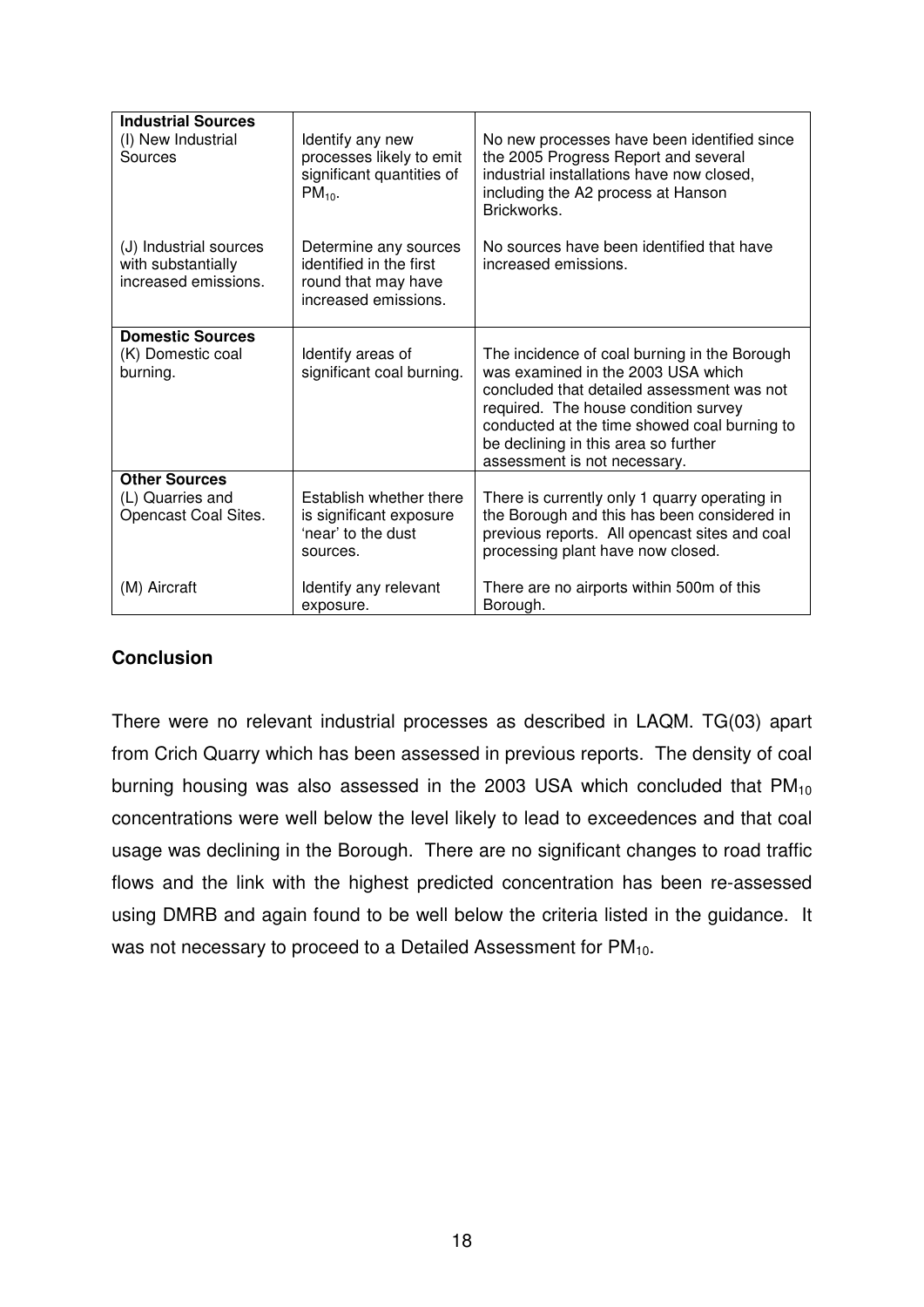# **DMRB Calculation**

| <b>Current receptor</b> |                                    |                                  |              |                                           |                      |              |              |
|-------------------------|------------------------------------|----------------------------------|--------------|-------------------------------------------|----------------------|--------------|--------------|
| <b>Receptor Name</b>    |                                    | <b>HEANOR</b>                    |              | <b>Receptor number</b>                    |                      | 1            |              |
| <b>Assessment year</b>  |                                    | 2006                             |              |                                           |                      |              |              |
|                         |                                    |                                  |              |                                           |                      |              |              |
| <b>Results</b>          |                                    |                                  |              |                                           |                      |              |              |
|                         |                                    | <b>Annual mean</b>               |              | For comparison with Air Quality Standards |                      |              |              |
| <b>Pollutant</b>        | <b>Background</b><br>concentration | <b>Road traffic</b><br>component | <b>Total</b> | <b>Units</b>                              | <b>Metric</b>        | <b>Value</b> | <b>Units</b> |
| $PM_{10}$               | 24.2                               | 2.64                             | 26.84        | $\mu g/m^3$                               | <b>Annual mean</b>   | 26.8         | $\mu g/m^3$  |
|                         |                                    |                                  |              |                                           | Days $>50 \mu g/m^3$ | 17           | <b>Days</b>  |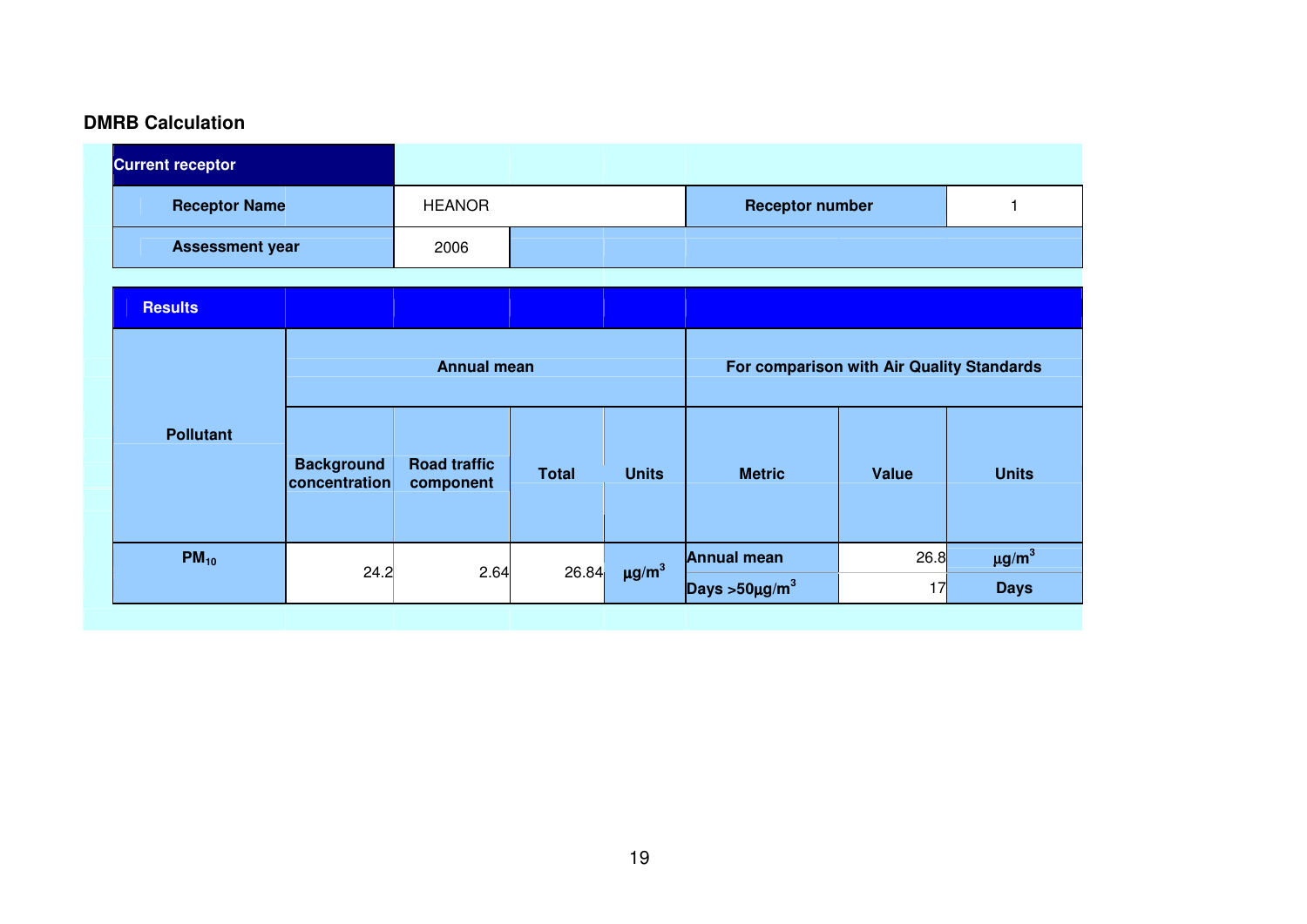# **5.7 Updating and Screening Assessment for NO<sup>2</sup>**

The Updating and Screening Assessment was based on the guidance and checklists provided in the Revised Technical Guidance LAQM.TG(03), Policy Guidance LAQM.PG(03), and associated FAQs. The results are produced in Table 8 below.

| Data to be assessed                                                            | Work undertaken                                                                                                        | <b>Comments</b>                                                                                                                                                                                                                                                  |
|--------------------------------------------------------------------------------|------------------------------------------------------------------------------------------------------------------------|------------------------------------------------------------------------------------------------------------------------------------------------------------------------------------------------------------------------------------------------------------------|
| Monitoring:<br>(A) Monitoring data                                             | Collate all monitoring<br>data                                                                                         | Stage 3 report prepared for round 1 review<br>included monitoring using chemiluminescent<br>continuous analyser and bias adjusted<br>diffusion tubes, but data showed no<br>likelihood of exceedences on any road links.<br>Further monitoring undertaken during |
|                                                                                |                                                                                                                        | 2004/05 which was reported in 2005<br>Progress Report. All road links currently<br>well below objective.                                                                                                                                                         |
| (B) Monitoring within<br>AQMA.                                                 | No AQMA declared.                                                                                                      | N/A                                                                                                                                                                                                                                                              |
| (C) Narrow congested<br>streets with properties<br>located close to kerb.      | Check whether these<br>locations were<br>considered in round 1<br>review.                                              | Addressed in round 1 review (Stage 3<br>report) with continuous monitor and<br>diffusion tubes. No likelihood of<br>exceedences predicted. Checked again in<br>Progress Report 2005.                                                                             |
| (D) Junctions.                                                                 | Check whether<br>junctions were<br>addressed in round 1.                                                               | The major junctions (Nottingham Road<br>Ripley and Codnor Market Place) which<br>have relevant exposure within 10m of the<br>kerb were also addressed in round 1 (Stage<br>3 report). No exceedences likely. Again<br>targeted in 2005 Progress Report           |
| (E) Busy streets where<br>people may spend 1-hour<br>or more close to traffic. | Check whether<br>relevant locations were<br>assessed in round 1.                                                       | The only road link >10,000 vehicles per day<br>with potential exposure for 1-hour is the A6<br>trunk road in Belper town centre. This was<br>specifically targeted in round 1 (Stage 3<br>report) and Progress Report 2005.                                      |
| (F) Roads with high flows<br>of buses and/or HGV's.                            | Check whether road<br>links with %HGV >25%<br>were addressed in<br>round 1 review.                                     | No road links identified in traffic survey<br>issued by Derbyshire County Council for<br>this Borough that have HGV% > 25%.                                                                                                                                      |
| (G) New or proposed<br>roads since round 1<br>review.                          | Check for new roads.                                                                                                   | No new or proposed roads since round 1.                                                                                                                                                                                                                          |
| (H) Roads close to<br>objective in round 1.                                    | Identify any roads<br>where annual mean<br>concentration above<br>$36$ ug/m $3$ but below<br>$40$ um/m $3$ at round 1. | All predicted levels validated by monitoring<br>at round 1 (Stage 3 report) for relevant<br>locations were $\leq$ 36ug/m <sup>3</sup> . Checked again<br>in Progress Report 2005.                                                                                |

**Table 8**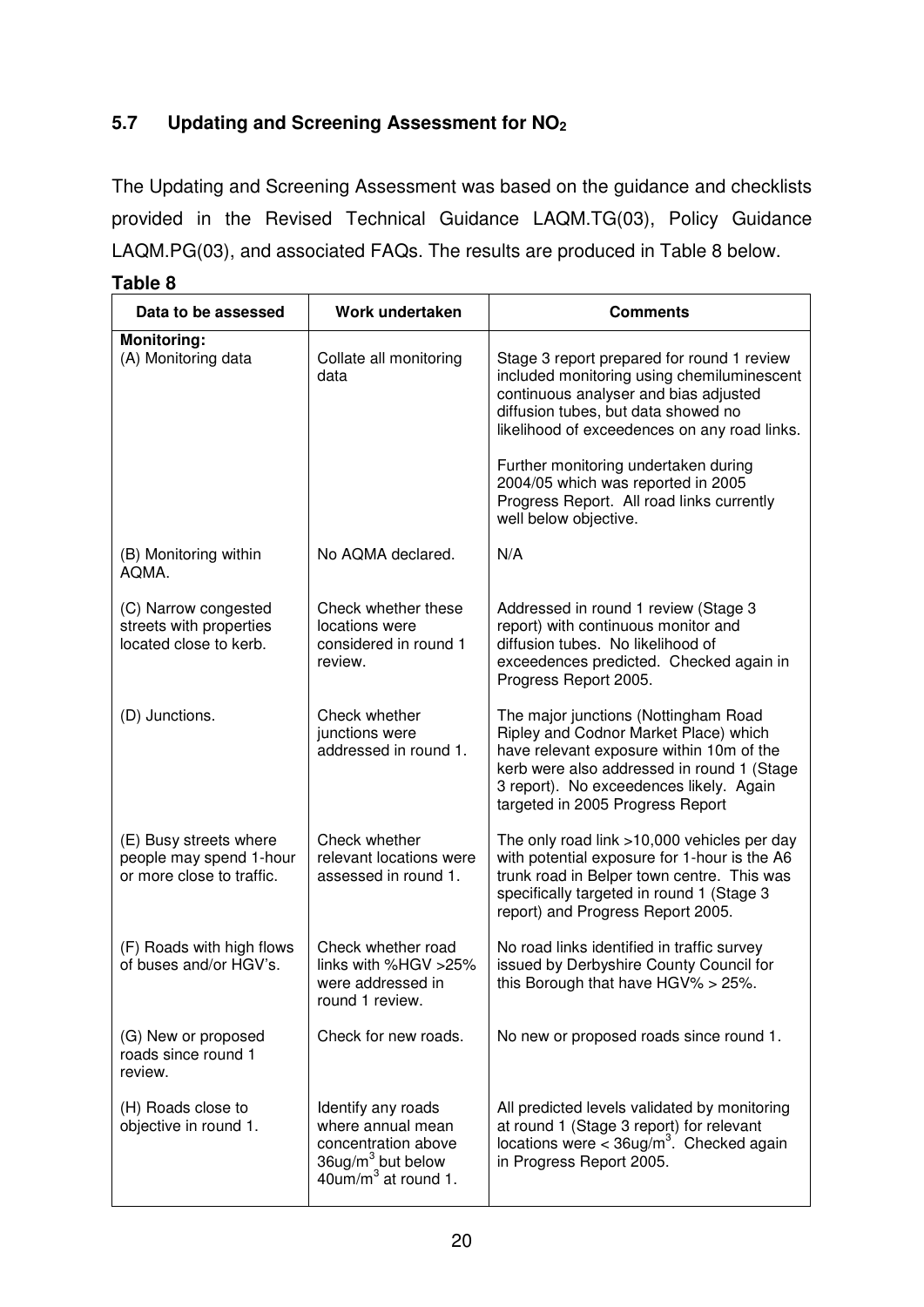| (I) Roads with significantly<br>changed traffic flows.               | Identify any roads with<br>$AADT > 10,000$ that<br>have experienced<br>'large' increases in<br>traffic.                | No road links identified in traffic survey<br>issued by Derbyshire County Council for<br>this Borough show 'large' increases in flow.                                                               |
|----------------------------------------------------------------------|------------------------------------------------------------------------------------------------------------------------|-----------------------------------------------------------------------------------------------------------------------------------------------------------------------------------------------------|
| (J) Bus stations.                                                    | Identify any non-<br>enclosed bus stations<br>with relevant exposure<br>within 10m where<br>>1000 bus<br>movements/day | Bus station in Belper is enclosed with no<br>residential properties within 10m and <1000<br>movements/day. Bus station in Alfreton -<br>no relevant exposure within 10m and <1000<br>movements/day. |
| <b>Industrial Sources</b>                                            |                                                                                                                        |                                                                                                                                                                                                     |
| (K) New Industrial<br>Sources                                        | Identify any new<br>processes likely to emit<br>significant quantities of<br>$NOx$ .                                   | No new processes identified.                                                                                                                                                                        |
| (L) Industrial sources with<br>substantially increased<br>emissions. | Determine any sources<br>identified in round 1<br>that may have<br>increased emissions.                                | No industrial sources were identified in<br>round 1 review that were likely to cause<br>exceedences.                                                                                                |
| (M) Aircraft.                                                        | Identify airports with<br>emissions at <200m.                                                                          | No airports in this Borough.                                                                                                                                                                        |

There were no relevant industrial processes as described in LAQM. TG(03). Monitoring results showed traffic emissions were still well below the objectives and it was not necessary to undertake a Detailed Assessment.

# **7 Local Air Quality Strategy**

Since this authority has not declared any Air Quality Management Areas, no Local Air Quality Strategy has been produced. Previous reviews and assessments have shown that pollutant levels are likely to be comfortably below the targets by the appropriate dates and it was not considered necessary therefore to implement a local strategy. Actions will continue to be taken to reduce the impact of this Council on the environment (wherever possible) by individual departments rather than under the provisions of a local strategy.

#### **8 Planning and Policies**

No planning applications for new developments have been listed which have required air quality assessments.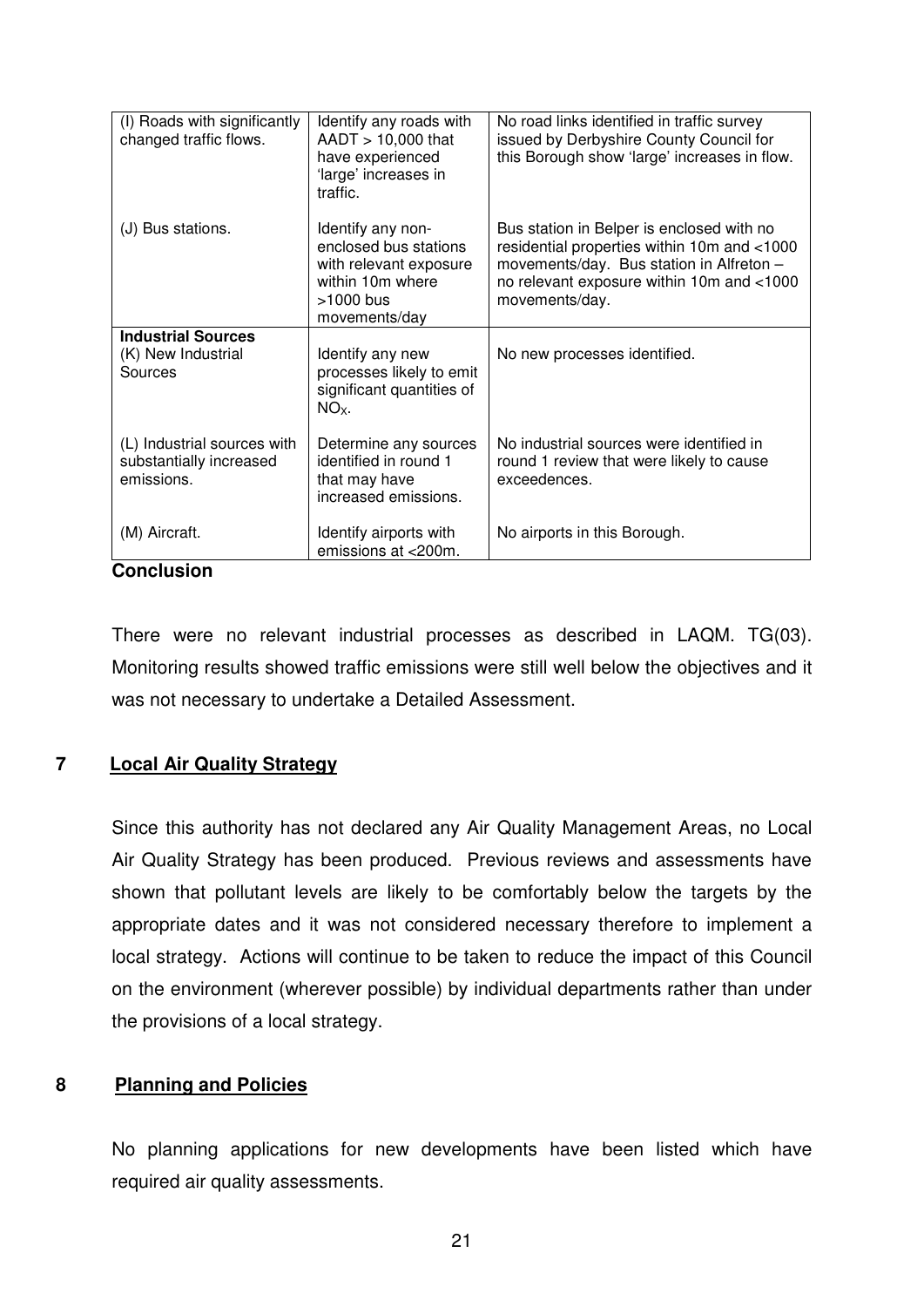There are no local planning policies directly relating to air quality. All relevant applications are considered on an individual basis for air quality implications and the Environmental Services Department has a direct input into the formulation of the Local Plan

# **9 Local Transport Plans**

There are two Local Transport Plans in Derbyshire. The Derbyshire Local Transport Plan covers most of the County. The second Plan is the Derby Joint Local Transport Plan, which includes the whole of Derby and those parts of the County adjoining the city boundary. The quality of the Plans is currently being assessed by the Department for Transport with the results expected in December 2006.

This report will form part of the consultation response to provide input into the process.

#### **10 Conclusion of Progress Report**

This Updated Screening Assessment has been prepared considering the guidance issued by the Department for Environment, Food and Rural Affairs (DEFRA) that requires local authorities to carry out an Updating and Screening Assessments (USA) of local air quality by the end of April 2006 (LAQM.PG03). Further guidance considered was Frequently Asked Questions (FAQ's) on the LAQM helpdesk hosted by University of the West of England (UWE)<sup>1</sup>. This guidance is titled LAQM.TG(03) -Update: January 2006. The 2006 guidance was prepared to compliment the existing technical guidance LAQM.TG(03).

This assessment was intended to identify those aspects that have changed since the last round of review and assessment. The USA was also intended to indicate which pollutants and specific locations within the Borough require a Detailed Assessment (DA) that will have to be carried out by the end of April 2007.

<sup>-</sup><sup>1</sup> DEFRA LAQM helpdesk web-site http://www.uwe.ac.uk/aqm/review/index.html